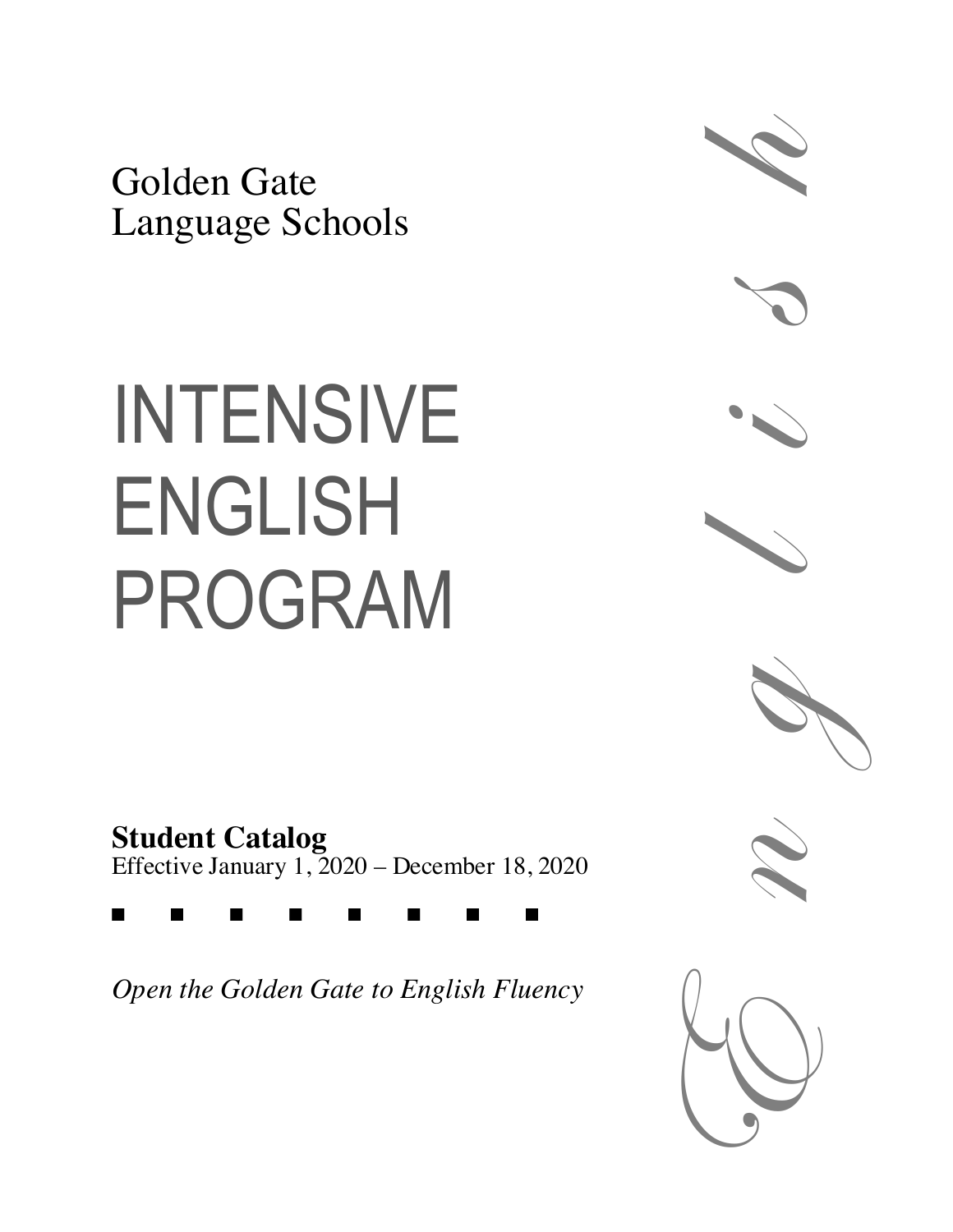## **Student Catalog – Table of Contents**

Page

| President's Message<br>Mission Statement & Institutional Goals<br><b>GGLS</b> Services<br>Certificate<br>Accreditation, Affiliation & Authorization<br><b>Program Description</b><br><b>IEP</b> Core Courses<br><b>IEP</b> Electives                                                                                                                                                                                                                                                                                                                                                                                                                                               | 1<br>$\begin{array}{c} 2 \\ 3 \\ 3 \end{array}$<br>$\overline{4}$<br>$\overline{4}$<br>9                                                                 |
|------------------------------------------------------------------------------------------------------------------------------------------------------------------------------------------------------------------------------------------------------------------------------------------------------------------------------------------------------------------------------------------------------------------------------------------------------------------------------------------------------------------------------------------------------------------------------------------------------------------------------------------------------------------------------------|----------------------------------------------------------------------------------------------------------------------------------------------------------|
| POLICIES AND PROCEDURES                                                                                                                                                                                                                                                                                                                                                                                                                                                                                                                                                                                                                                                            | 11                                                                                                                                                       |
| <b>BEFORE STARTING CLASSES</b><br>Materials<br><b>Obtaining Your Class Schedule</b><br><b>Books</b><br><b>Tuition Payment</b>                                                                                                                                                                                                                                                                                                                                                                                                                                                                                                                                                      | 11<br>11<br>11<br>11                                                                                                                                     |
| WHILE ATTENDING SCHOOL<br><b>Student Orientation</b><br><b>Schedule Changes</b><br><b>Book Returns or Exchanges</b><br><b>Class Times and Punctuality</b><br>Lunch Hour<br><b>Attendance Policy</b><br>Tardiness<br>Early Departure<br>Being "Late"<br>Types of Absences<br>Make-up Work<br>Failing "F" Grade and Absences<br><b>Mandatory Dismissal</b><br><b>Consequences of Excessive Absences</b><br>Academic Policy & Consequences<br>Homework<br><b>Midsession Feedback</b><br><b>Progress Testing</b><br>Speak Only English<br>Social Activity Clubs<br><b>Cultural Activities</b><br>School Trips<br>Wireless Access<br>Computers<br><b>Library Resources</b><br>Lunchroom | 12<br>13<br>13<br>13<br>13<br>13<br>13<br>13<br>13<br>13<br>13<br>13<br>13<br>13<br>14<br>14<br>14<br>15<br>15<br>15<br>15<br>15<br>15<br>15<br>15<br>15 |
| <b>GGLS Student Card</b><br>Notice of Change of Address<br>Comments and Suggestions<br>Grievances                                                                                                                                                                                                                                                                                                                                                                                                                                                                                                                                                                                  | 15<br>15<br>15<br>16                                                                                                                                     |

| <b>LEAVING THE SCHOOL</b>                  |    |
|--------------------------------------------|----|
| Graduations                                | 16 |
| Sell Your Books                            | 16 |
| Student's Right to Cancel                  | 16 |
| Withdrawal from the program                | 16 |
| <b>Refund Policy</b>                       | 16 |
| Transcripts                                | 17 |
| <b>Record Retention</b>                    | 17 |
| MAINTAINING F-1 STUDENT STATUS             |    |
| I-94 Arrival/Departure Record              | 17 |
| <b>Enrollment Changes</b>                  | 17 |
| <b>Reporting Requirement</b>               | 17 |
| <b>Regular Attendance</b>                  | 17 |
| Vacations                                  | 18 |
| Leave of Absence (LOA)                     | 18 |
| <b>Medical Leave</b>                       | 18 |
| TOEFL, COLLEGE & OTHER                     |    |
| <b>INFORMATION</b>                         |    |
| The TOEFL <sup>®</sup> Test                | 18 |
| <b>Guaranteed Transfer</b>                 |    |
| without TOEFL Program                      | 18 |
| Transferability of Credits and Credentials |    |
| Earned at our Institution                  | 18 |
| Applying to a US College or University     | 18 |
| TOEFL Waiver – Guaranteed Transfer         |    |
| Program Affiliates                         | 19 |
|                                            |    |
| USEFUL GENERAL INFORMATION                 |    |
| Legal Age                                  | 19 |
| Smoking                                    | 19 |
| Transportation                             | 19 |
| Parking                                    | 20 |
| Driving Information                        | 20 |
| <b>DMV</b>                                 | 20 |
| <b>Immigration Stop</b>                    | 21 |
| For Your Safety                            | 21 |
| Earthquake Information                     | 22 |
| Opening a Band Account                     | 22 |

Social Security Card 23 Questions and Disclosures 23 Faculty 24 Session Calendar Back Cover

Page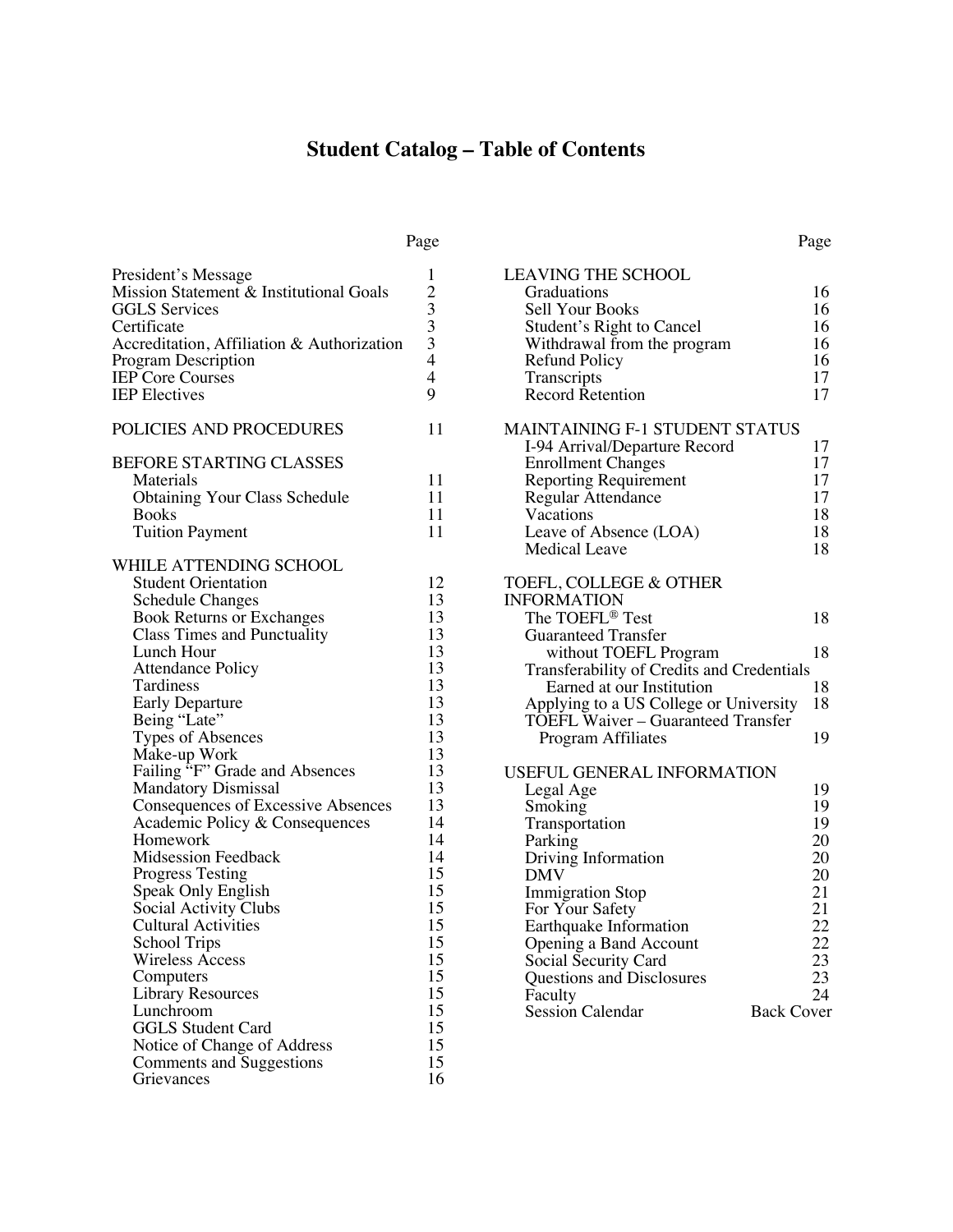#### *PRESIDENT'S MESSAGE*

*"Did you expect to become President of an American university when you got here?" An American friend once asked me when I was elected the President of a doctoral granting university in Silicon Valley.*

My experience as an immigrant tells me that the English language skills in both verbal and written communication pave our path of life: whom we make friends with, where we work, how far we can go, etc. 80% of our happiness and success rely on our daily communication.

On behalf of the faculty and staff of Golden Gate Language Schools (GGLS), I would like to warmly welcome you to our school. Since our doors first opened in 1979, we have had the privilege of teaching English skills to international students and professionals from over 113 countries.

I take great pride in our reputation for academic excellence and highly qualified instruction in a friendly and enriching atmosphere. I feel that the success of our students is due to our outstanding instructors and staff and our carefully designed and updated curriculum.

We are dedicated to making your stay at Golden Gate Language Schools a happy and memorable one. We want this to be an enjoyable and rewarding learning experience for you.

> Very truly yours, *Liz Q. Li, PhD* President

*Administration*

President Liz Li<br>Director Susann Registrar Vivian Tsung Administrative Assistant and Minako Schweitz<br>
Educational Assistant and Andrea Carvalho Educational Assistant

Susanne Wilkins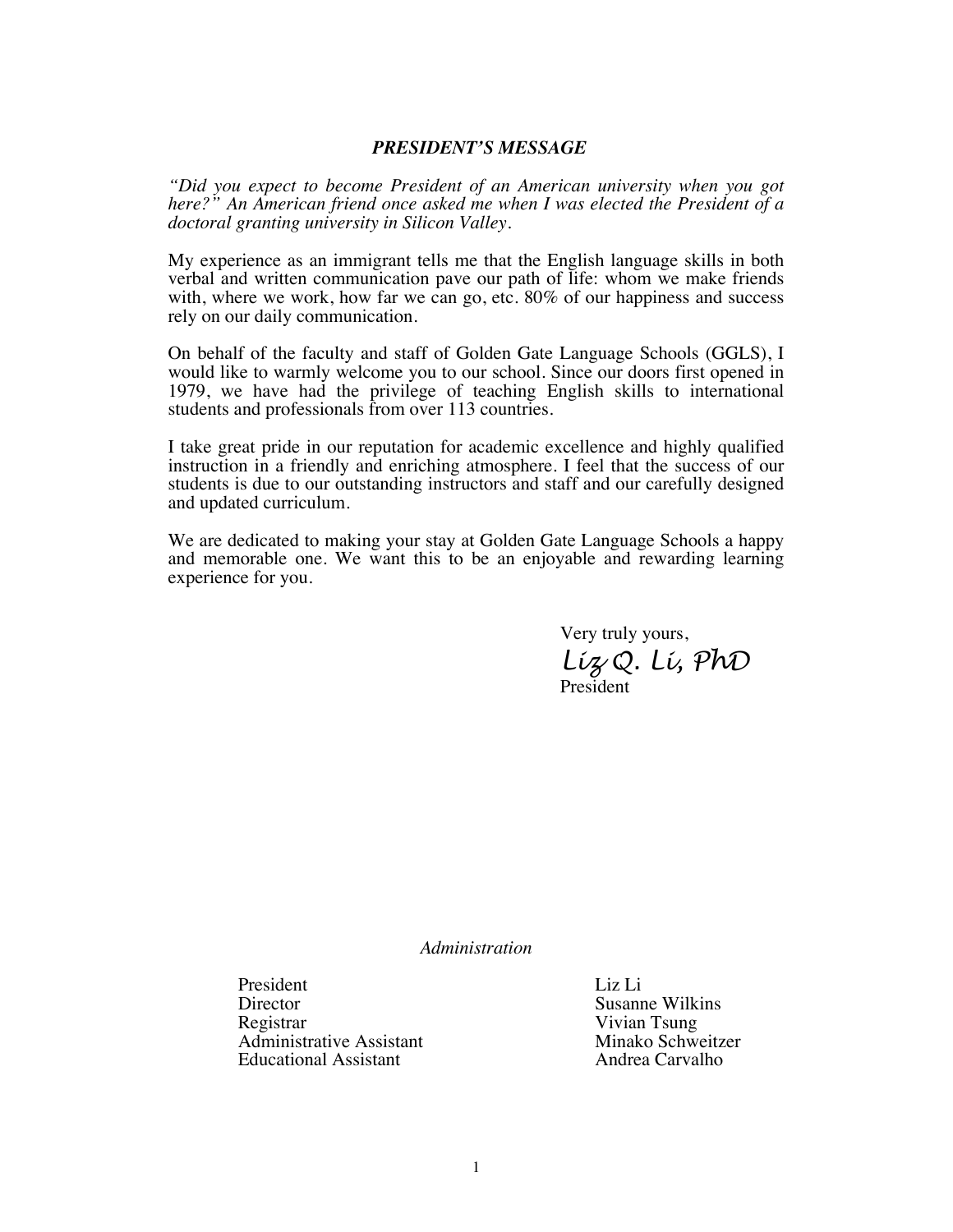Golden Gate Language School's mission is to provide quality English as a Second Language instruction to international learners in a friendly and dynamic environment. We measure the achievement of our mission through multi-level evaluations of our institution and programs.

The institutional goals for Golden Gate Language Schools are:

- To assist all learners in attaining their academic and professional goals.
- To provide a high quality, up-to-date and effective curriculum with a variety of course offerings.
- To enable all learners to communicate in English while furthering the understanding of American culture.
- To maintain a safe and friendly atmosphere and effective student services that promote respect for the diversity and dignity of all learners.
- To promote international understanding by supporting social interaction among all program participants.
- To demonstrate our continued commitment to excellence in education, and
- To uphold the highest standards of integrity in all areas of operation.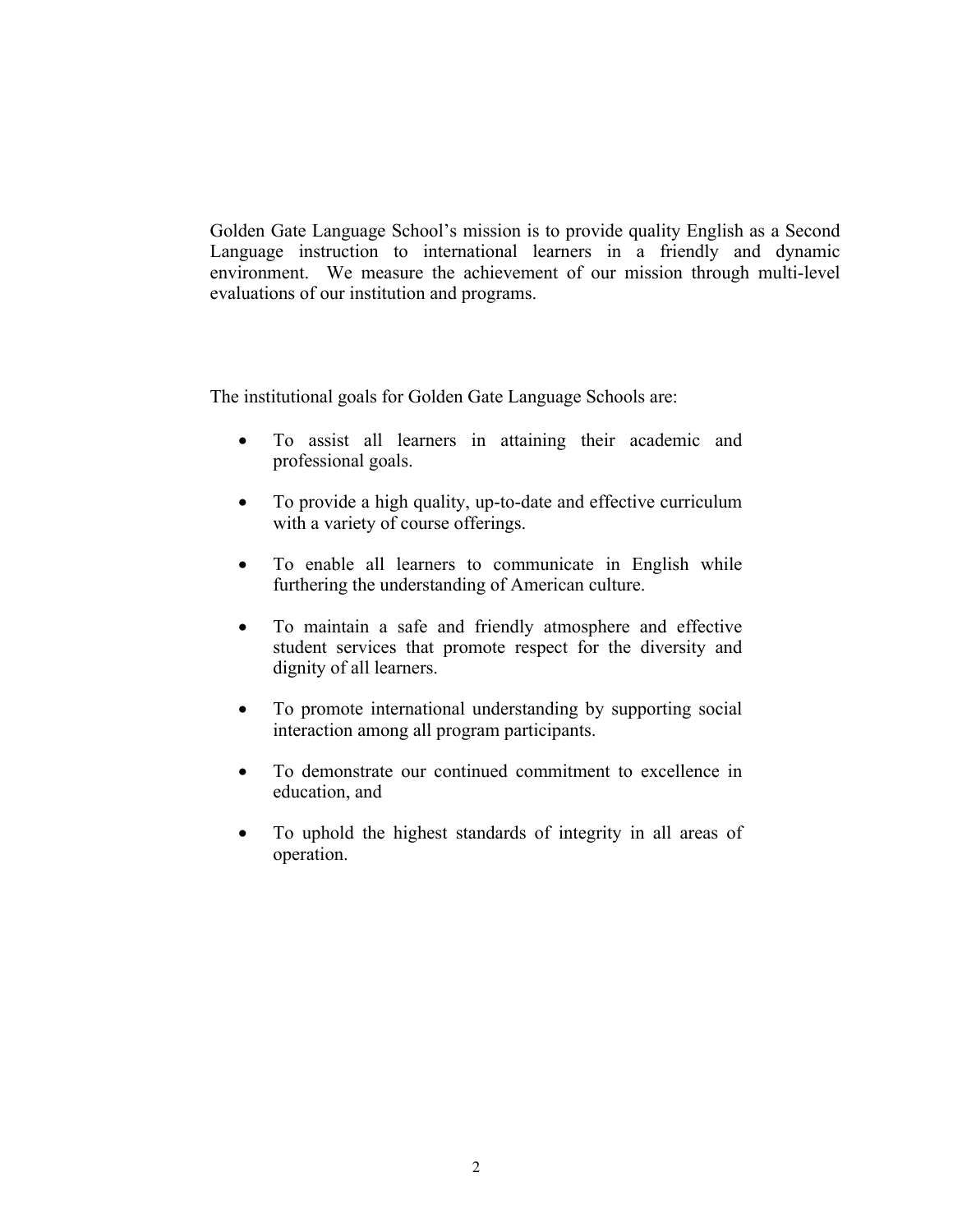#### *OUR SERVICES*

Golden Gate Language Schools' friendly and professional staff offers assistance in many areas. The following is a sample of the services provided, for more detailed information, please contact the school.

**Conditional College Acceptance Program:** This program enables students to apply simultaneously to GGLS and an affiliate college or university. The affiliate institution will conditionally accept the student even though his/her TOEFL score is below the institution's requirement. Upon fulfilling the English requirement at GGLS, the student automatically transfers to the affiliate institution.

**Guaranteed Transfer to Affiliate Colleges** without **TOEFL**: maintains formal transfer agreements with several regional and national colleges and universities. Affiliate institutions will waive their TOEFL requirement for students who have satisfactorily completed level 12 at GGLS.

**College Transfer Assistance:** The administrative staff can provide information and assistance for college transfer. Current college catalogues and applications are on file.

**Student Visa Counseling:** The Director can provide assistance throughout the visa process.

**Cultural and Social Activities**: The cultural and social events of the school are not only fun, but also provide great learning experiences for the students. There are many after school social and sports clubs, which meet each week. GGLS concludes each session with a graduation ceremony. The school also hosts many annual events such as the Valentine Party, Halloween Costume Party and the Christmas Party. Examples of past field trips include San Francisco, Stanford University and Monterey.

**Faculty:** All of our English language instructors are highly qualified teaching professionals. All hold college degrees and certificates for teaching English as a Second Language or a related field.

**Facilities**: GGLS offers students modern classrooms, computers with Internet and email access, a well-equipped lunchroom with complimentary coffee and tea, and<br>free wireless Internet access. The Internet access. The<br>offices are also administrative conveniently located at the school.

**Location:** The school is located in San Jose, the heart of California's high tech Silicon Valley. Our campus is in a safe office park, easily reached from Santa Clara, Mountain View, Sunnyvale, and East Bay cities. There is ample free parking and we are also accessible by Light Rail and VTA bus #58. The mild climate and proximity to San Francisco, the Pacific Ocean, and several major universities offer students the opportunity to enjoy many cultural and recreational activities.

#### *CERTIFICATE*

Upon completion of studies, each student is awarded Golden Gate Language Schools' Certificate of Achievement.

#### *ACCREDITATION AND APPROVAL*

Golden Gate Language Schools is accredited by the Accrediting Council for Continuing Education and Training (ACCET), a U.S. Department of Education recognized agency. The school is a private institution and approved by the California Bureau of Private Postsecondary Education (BPPE) to be in compliance with state standards.

#### *AFFILIATIONS*

GGLS is a certified member of the American Association of Intensive English Programs (AAIEP), the Association of International Educators (NAFSA), and the California Association of Teachers of English to Speakers of Other Languages (CATESOL).

#### *AUTHORIZATION*

This school is authorized under federal law to enroll non-immigrant alien students.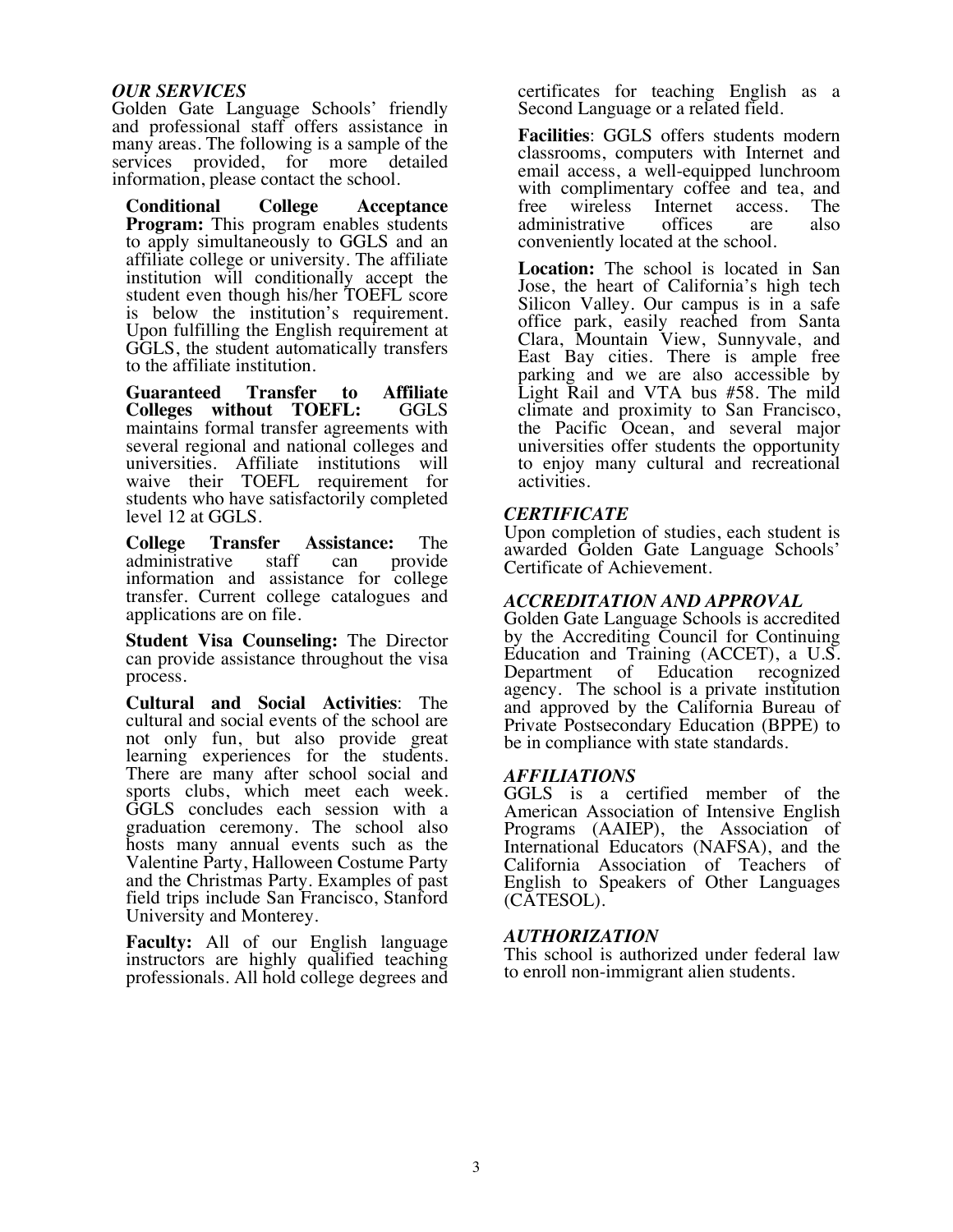### **INTENSIVE ENGLISH PROGRAM**

**This in-depth curriculum is designed to meet the needs of international students who are preparing to enter American colleges and universities, as well as professionals and other non-English speakers who wish to learn the language skills necessary for language fluency.**

*Class schedule:* Most classes are held daily, Monday through Thursday, between the hours of 9:10 AM to 3:30 PM. For levels 7-<br>12, college writing preparatory classes are held on Fridays between the hours of 9:10 AM to 12:00 PM. All classes are conducted at our school's location in San Jose, CA. Sessions are four weeks in length.

*Beginning dates:* Classes are held year- round. Session start dates are listed on the GGLS calendar. I-20 students should start classes at the beginning of a session. All other students may enter the program at any time.

*Placement:* All new incoming students must take the Golden Gate Language School (GGLS) English Placement Test before beginning classes. This exam is scheduled by appointment only and tests grammar, conversation, listening comprehension and writing skills for placement into the Intensive English Program.

*Eligibility:* Any post-secondary student, regardless of academic, personal or occupational goals, may take any class for which he/she is qualified for enrollment as determined by the Director. GGLS does not discriminate on the basis of age, race, ethnic origin, gender, sexual orientation, or religion. The minimum level of English language proficiency required for admittance is pre-level 1 with a knowledge of the English alphabet as determined by the GGLS English Placement Test.

*Class Availability:* A class may be subject to cancellation if it does not meet the minimum enrollment requirements established by Golden Gate Language Schools.

*Program Description:* There are 12 levels of instruction and over 40 classes in the GGLS Intensive English Program (IEP). All classes are taught only in English. Students are placed at the correct English level of proficiency based on the scores of the GGLS English Placement Test. Classes are 60 minutes long including a 10-minute break. Full-time attendance is 5 to 6 hours of class Monday through Thursday (80-108 hours per session). Part-time attendance is 4 hours of class or less per day (64 hours or less per session).

*Intensive English Program Levels:* Classes at each of the 12 levels of the Intensive English Program are listed below, along with each class objective, the number of hours of instruction per class per day, and the specific classes needed to complete each level. Each English proficiency level can be completed in four weeks.

*IEP Tutoring:* Private tutoring for Intensive English Program students is available after class. For more information and prices, see the Director.

#### **RE: Readiness**

All classes at this level are preparation for entry into Introduction to English 1 classes (IEP1). This level is designed for students who have had little or no exposure to the English language. These classes are offered on a private instruction basis.

#### **IEP1: Introduction to English 1**

*Requirements for completion of level: Grammar, Listening/Speaking and Reading/Writing*

GRAMMAR: *2 hours/M-Th* Structures introduced include the simple present and past of Be, WH questions, and nouns.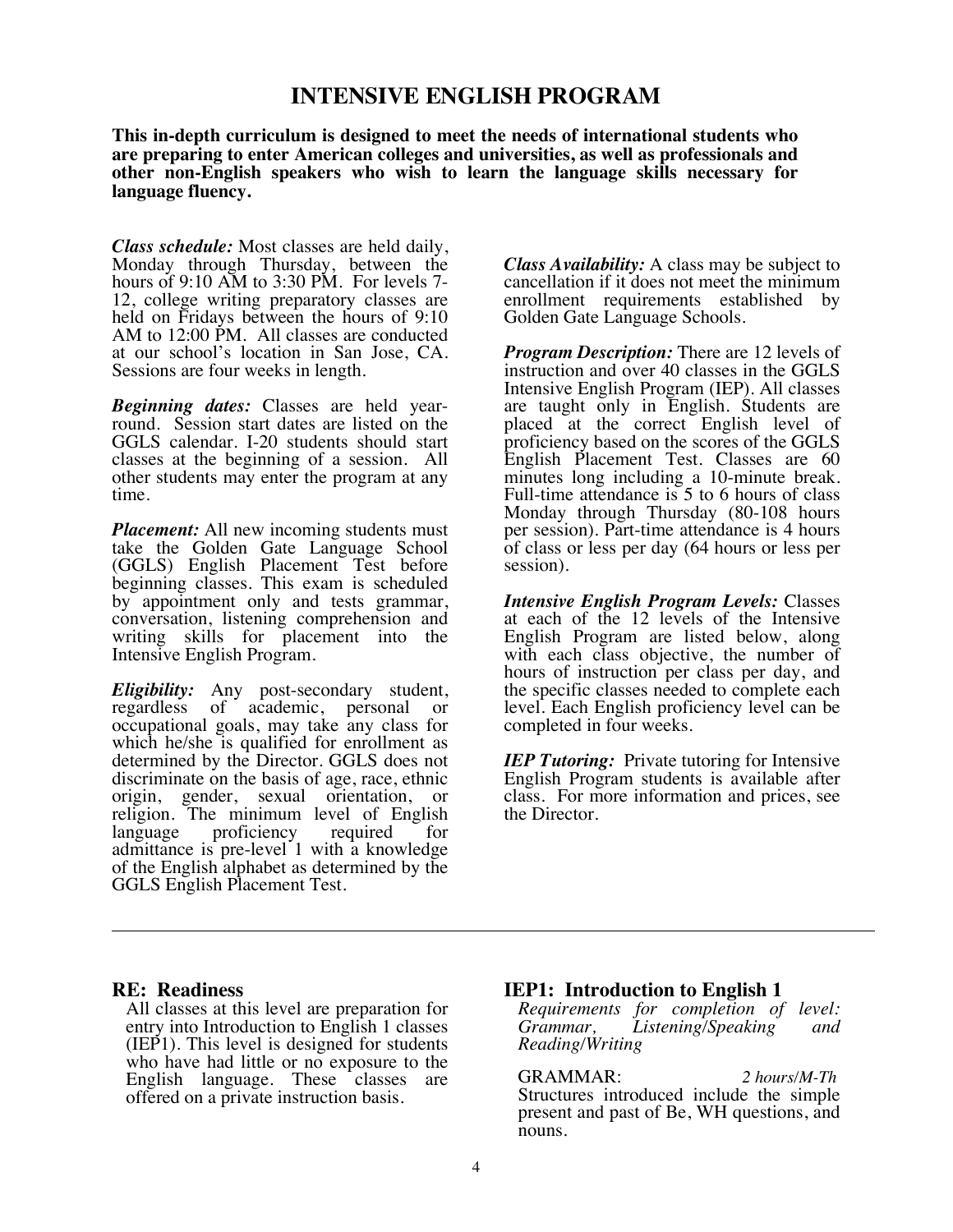LISTENING/SPEAKING: *2 hours/M-Th* Students learn to build the skills necessary to understand spoken English and to express themselves.

READING/WRITING: *1 hour/M-Th* Students comprehension and vocabulary along with simple sentence construction.

#### **IEP2: Introduction to English 2**

*Requirements for completion of level: Grammar, Listening/Speaking and Reading/Writing*

GRAMMAR: 2 *hours/M-Th*<br>Structures covered include present Structures covered progressive, the simple past, and the future Be going to.

LISTENING/SPEAKING: *2 hours/M-Th* Students continue to learn the skills necessary to understand spoken English and to express themselves.

READING/WRITING: *1 hour/M-Th* Continued study of comprehension and vocabulary along with sentence completions and composition of single sentences.

#### **IEP3: Introduction to English 3**

*Requirements for completion of level: Grammar, Listening/Speaking and Reading/Writing*

GRAMMAR: *2 hours/M-Th* Structures covered include the simple<br>present, nouns, adjectives and adjectives prepositions.

LISTENING/SPEAKING *2 hours/M-Th* Focus on bringing the student closer to self-expression through spontaneous, high interest topics with an emphasis on group interaction.

READING/WRITING: *1 hour/M-Th* Systematic development of vocabulary and reading strategies with an emphasis on reading for meaning along with writing<br>exercises that require completing completing sentences, compose single sentences, or write a short paragraph.

#### **IEP4: Low Intermediate English 1**

*Requirements for completion of level: Grammar, Listening/Speaking, Reading/ Writing and Writing*

GRAMMAR: *1 hour/M-Th* Structures covered include the present progressive and the simple past.

LISTENING/SPEAKING: *2 hours/M-Th* Emphasis on listening and speaking activities that prepare a student for real- life situation.

READING/WRITING: *1 hour/M-Th* Designed to improve general reading skills and expand vocabulary along with short paragraph-writing tasks.

WRITING: *1 hour/M-Th* Teaches the skills needed for effective writing such as identifying parts of a paragraph, and constructing a well- organized paragraph.

#### *ELECTIVES: 1 hour/M-Th*

PRONUNCIATION 1 *Please refer to the Electives section for descriptions.*

#### **IEP5: Low Intermediate English 2**

*Requirements for completion of level: Grammar, Listening/Speaking, Reading/ Writing and Writing*

GRAMMAR: *1 hour/M-Th* Structures covered include the future tense and quantifiers.

LISTENING/SPEAKING: *2 hours/M-Th* Emphasis on improving conversation skills by focusing on self-expression.

READING/WRITING: *1 hour/M-Th* Designed to improve general reading skills and expand vocabulary along with short paragraph-writing tasks.

WRITING: *1 hour/M-Th* Focus on skills needed for effective Academic writing such as constructing well-organized paragraphs, adding support and using signal words.

*ELECTIVES: 1 hour/M-Th*

PRONUNCIATION 1

*Please refer to the Electives section for descriptions.*

#### **IEP6: Low Intermediate English 3**

*Requirements for completion of level: Grammar, Listening/Speaking, Reading/ Writing and Writing*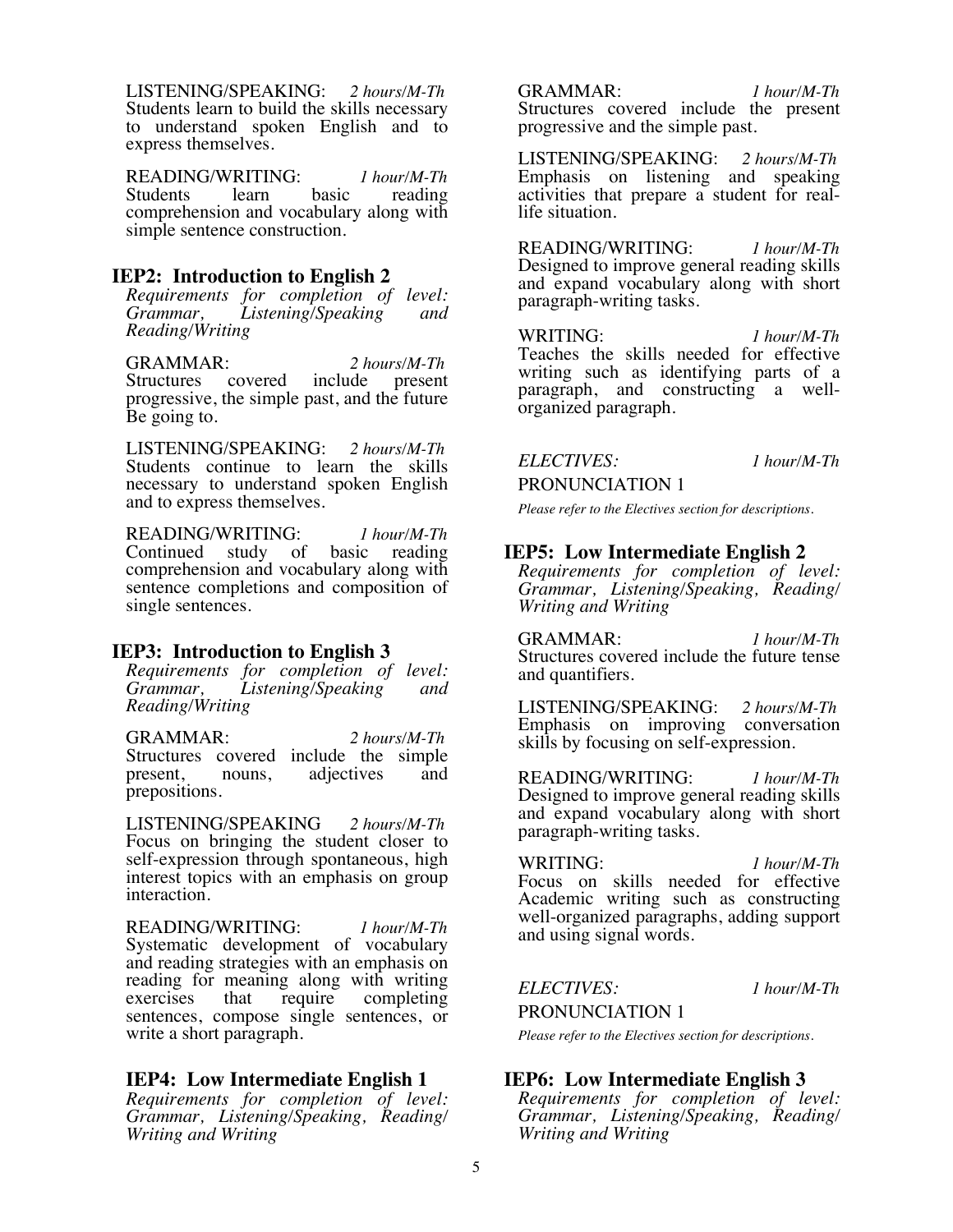GRAMMAR: *1 hour/M-Th*

Structure covered include advice and<br>necessity modals, comparisons, and necessity modals, comparisons, superlatives.

LISTENING/SPEAKING: *2 hours/M-Th* Students improve speaking skills by focusing on content.

READING/WRITING: *1 hour/M-Th* Designed to improve general reading skills and expand vocabulary along with short paragraph-writing tasks.

WRITING: *1 hour/M-Th* Introduction to academic writing styles and the structures of formal written English.

#### *ELECTIVES: 1 hour/M-Th*

#### PRONUNCIATION 1

*Please refer to the Electives section for descriptions.*

#### **IEP7: Intermediate English 1**

*Requirements for College Track completion of level: C*<br>*Listening/Speaking, Listening Listening/Speaking, Listening Comp., Reading, Writing, and University Success*

GRAMMAR: *1 hour/M-Th* Structure covered include present, past, and future tense.

LISTENING/SPEAKING: *1 hour/M-Th* Students learn communication strategies to share their opinions in discussions, present<br>information, and find solutions to information, and find solutions to problems.

# LISTENING COMPREHENSION: *<sup>1</sup> hour/M-Th*

Emphasis on improving listening skills for class lectures and note-taking as well as techniques for inferential listening.

READING: *1 hour/M-Th* Develop academic reading skills with an emphasis on reading for meaning, skimming and scanning. Material focuses on high–interest reading on academic subjects.

WRITING: *1 hour/M-Th* Continue to practice using a variety of academic writing styles and the structures of formal written English.

#### UNIVERSITY SUCCESS:

ORAL COMMUNICATION *1 hour/M-Th* prepare students for mainstream academic environments with an emphasis on communication skills.

# UNIVERSITY SUCCESS:

<sup>3</sup> *hours/Fridays* prepare students for Designed to prepare students for mainstream academic environments with an emphasis on writing skills.

*ELECTIVES: 1 hour/M-Th*

AMERICAN IDIOMS 1 AMERICAN IDIOMS 2 BUSINESS CONVERSATION 1 BUSINESS CONVERSATION 2 PRONUNCIATION 2 TOEFL iBT LISTENING TOEFL iBT READING TOEFL iBT SPEAKING TOEFL iBT WRITING

*Please refer to the Electives section for descriptions.*

**IEP8: Intermediate English 2**<br>Requirements for College<br>completion of *Requirements for College Track completion of level: Grammar, Listening/Speaking, Reading, Writing, and University Success*

GRAMMAR: *1 hour/M-Th* Structure covered include the present perfect and ability, possibility and permission modals.

LISTENING/SPEAKING: *1 hour/M-Th* Students learn communication strategies to share their opinions in discussions, present<br>information, and find solutions to information, problems.

# LISTENING COMPREHENSION: *<sup>1</sup> hour/M-Th*

Expansion of listening skills needed for class lectures and note-taking as well as techniques for inferential listening.

READING: *1 hour/M-Th* Continue to develop academic reading skills with an emphasis on reading for meaning, skimming and scanning. Material focuses on high–interest reading on academic subjects.

WRITING: *1 hour/M-Th* Focuses on techniques and formats important to college-level academic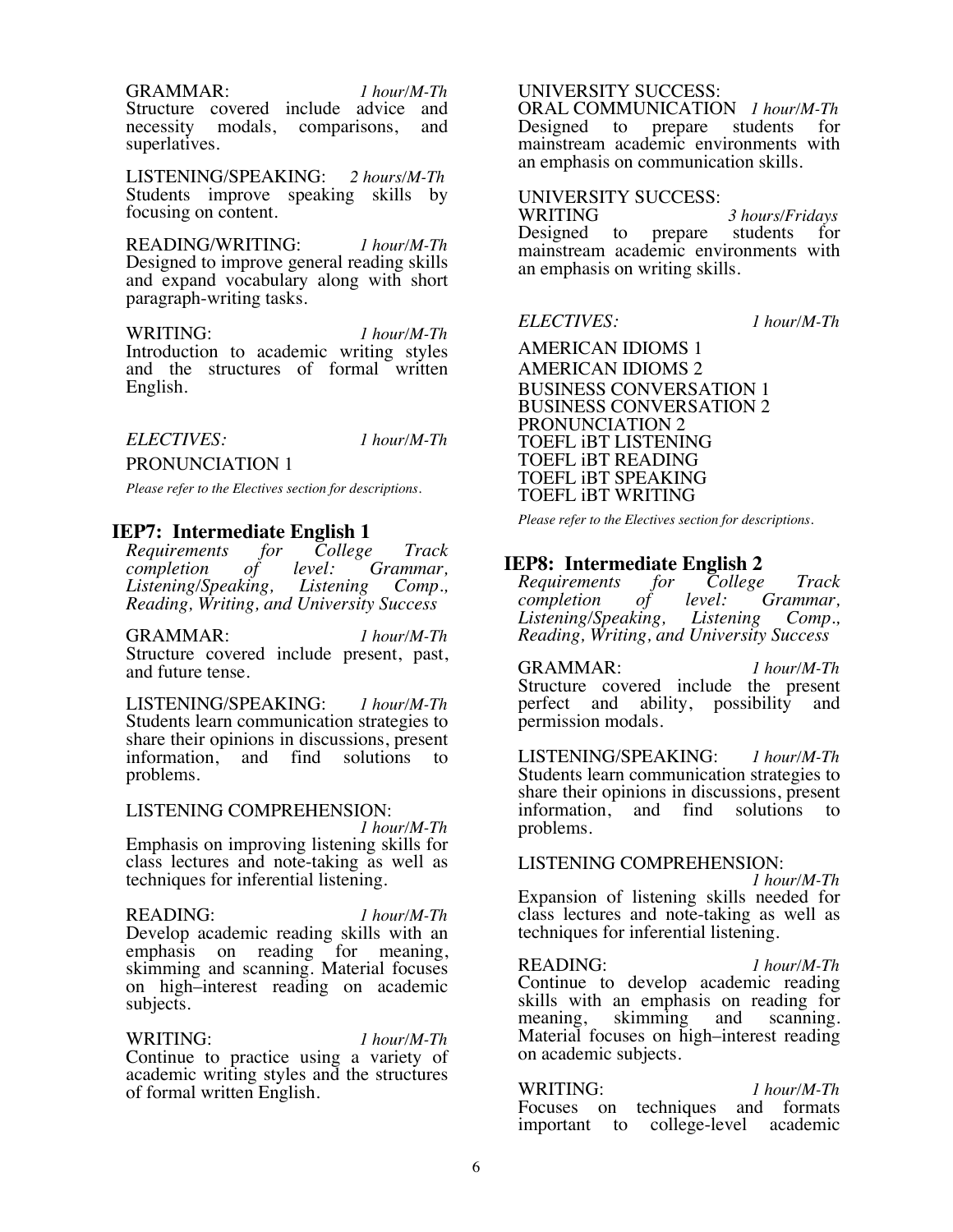writing. Students learn how to compose, critique, edit and revise their work.

#### UNIVERSITY SUCCESS:

ORAL COMMUNICATION *1 hour/M-Th* Designed to prepare students mainstream academic environments with an emphasis on communication skills.

UNIVERSITY SUCCESS:

WRITING *3 hours/Fridays* prepare students mainstream academic environments with an emphasis on writing skills.

*ELECTIVES: 1 hour/M-Th*

AMERICAN IDIOMS 1 AMERICAN IDIOMS 2 BUSINESS CONVERSATION 1 BUSINESS CONVERSATION 2 LISTENING/SPEAKING 8 PRONUNCIATION 2 TOEFL iBT LISTENING TOEFL iBT READING TOEFL iBT SPEAKING TOEFL iBT WRITING VOCABULARY 1

*Please refer to the Electives section for descriptions.*

# **IEP9: High Intermediate English 1**<br>Requirements for College Tr

*Requirements for College Track completion of level: Grammar, Listening/Speaking, Listening Comp., Reading, Writing, and University Success*

GRAMMAR: *1 hour/M-Th* Structure covered include requests and advice modals, nouns, quantifiers and articles.

LISTENING/SPEAKING: *1 hour/M-Th* Students learn communication strategies to share their opinions in discussions, present information, and find solutions to problems.

# LISTENING COMPREHENSION: *<sup>1</sup> hour/M-Th*

Continuation of the listening skills needed for class lectures and note-taking such as inferential listening.

READING: *1 hour/M-Th* Continue to develop academic reading skills with an emphasis on reading for meaning, skimming and scanning. Material focuses on high–interest reading on academic subjects.

WRITING:*1 hour/M-Th* Continued focus on techniques and<br>formats important to college-level important to academic writing. Students will be able to write various types of paragraphs.

#### UNIVERSITY SUCCESS:

ORAL COMMUNICATION *1 hour/M-Th* Designed to prepare students for mainstream academic environments with an emphasis on communication skills.

# UNIVERSITY SUCCESS:

3 *hours/Fridays* Designed to prepare students for mainstream academic environments with an emphasis on writing skills.

#### *ELECTIVES: 1 hour/M-Th*

AMERICAN IDIOMS 3 AMERICAN IDIOMS 4 ADVANCED BUSINESS ENGLISH 1 ADVANCED BUSINESS ENGLISH 2 CULTURALLY SPEAKING 1 CULTURALLY SPEAKING 2 CURRENT EVENTS LISTENING/SPEAKING 8 LISTENING/SPEAKING 9 PRONUNCIATION 2 SPEECH 1 SPEECH 2 TOEFL iBT LISTENING TOEFL iBT READING TOEFL iBT SPEAKING TOEFL iBT WRITING VOCABULARY 1 VOCABULARY 2

*Please refer to the Electives section for descriptions.*

# **IEP10: High Intermediate English 2**<br>*Requirements for College Track*

*Requirements for Co.*<br>completion of level: *completion of level: Grammar, Listening/Speaking, Listening Comp., Reading, Writing, and University Success*

GRAMMAR: *1 hour/M-Th* Structures covered include superlatives, gerunds and infinitives.

LISTENING/SPEAKING: *1 hour/M-Th* Students learn communication strategies to share their opinions in discussions, present<br>information, and find solutions to information, and find problems.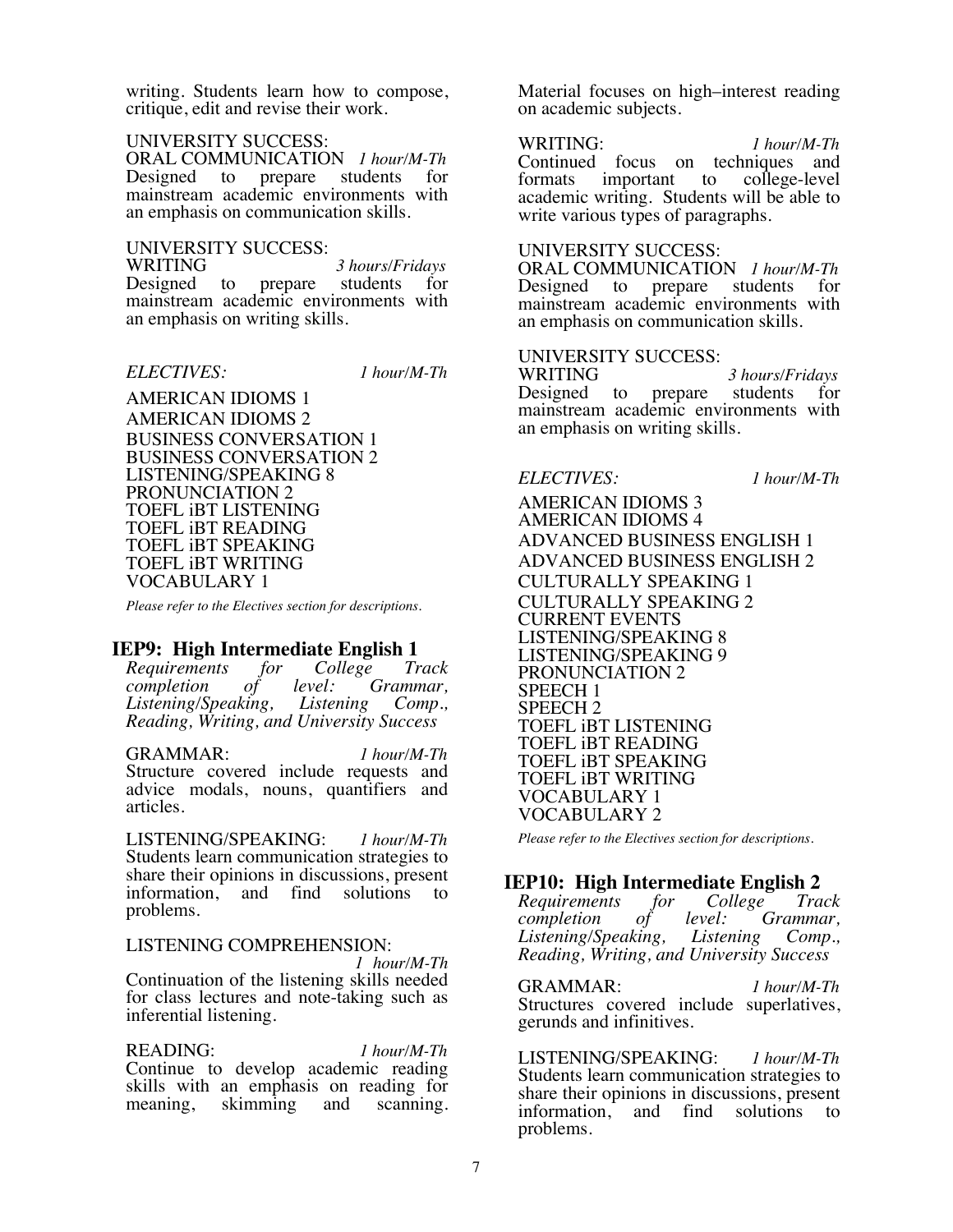# LISTENING COMPREHENSION: *1 hour/M-Th*

Continuation of the listening skills needed for class lectures and note-taking such as inferential listening.

READING: *1 hour/M-Th* Continue to develop academic reading skills with an emphasis on reading for meaning, skimming and scanning. meaning, skimming and scanning. Material focuses on high–interest reading on academic subjects.

WRITING:*1 hour/M-Th* on college-level academic writing. Students will be able to write various types of paragraphs and peer review the writings of others.

#### UNIVERSITY SUCCESS:

ORAL COMMUNICATION *1 hour/M-Th* to prepare students for mainstream academic environments with an emphasis on communication skills.

# UNIVERSITY SUCCESS:

<sup>3</sup> *hours/Fridays*<br>prepare students for Designed to mainstream academic environments with an emphasis on writing skills.

#### *ELECTIVES: 1 hour/M-Th*

AMERICAN IDIOMS 3 AMERICAN IDIOMS 4 ADVANCED BUSINESS ENGLISH 1 ADVANCED BUSINESS ENGLISH 2 CULTURALLY SPEAKING 1 CULTURALLY SPEAKING 2 CURRENT EVENTS LISTENING/SPEAKING 8 LISTENING/SPEAKING 9 PRONUNCIATION 2 SPEECH 1 SPEECH 2 TOEFL iBT LISTENING TOEFL iBT READING TOEFL iBT SPEAKING TOEFL iBT WRITING VOCABULARY 1 VOCABULARY 2

*Please refer to the Electives section for descriptions.*

# **IEP11: High Intermediate English 3**<br>Requirements for College Track

*Requirements completion of level: Grammar, Critical Thinking 1 and Reading, Writing and University Success*

#### GRAMMAR: *1 hour/M-Th*

Structures covered include reflexive and reciprocal pronouns, phrasal verbs and modals.

CRITICAL THINKING 1: *2 hours/M-Th* College level, integrated skills approach. Students analyze an argument, distinguish biased from objective texts and express their own opinions on a variety of topics.

READING: *1 hour/M-Th* Continue to develop academic reading skills with an emphasis on reading for meaning, skimming and scanning. skimming and Material focuses on high–interest reading on academic subjects.

WRITING: *1 hour/M-Th* on college-level academic writing. Students will be able to write various types of paragraphs and peer review the writings of others.

#### UNIVERSITY SUCCESS:

ORAL COMMUNICATION *1 hour/M-Th* Designed to mainstream academic environments with an emphasis on communication skills.

# UNIVERSITY SUCCESS:

WRITING *3 hours/Fridays* Designed to prepare students for mainstream academic environments with an emphasis on writing skills.

*ELECTIVES: 1 hour/M-Th*

AMERICAN IDIOMS 3 AMERICAN IDIOMS 4 ADVANCED BUSINESS ENGLISH 1 ADVANCED BUSINESS ENGLISH 2 CULTURALLY SPEAKING 1 CULTURALLY SPEAKING 2 CURRENT EVENTS LISTENING/SPEAKING 8 LISTENING/SPEAKING 9 PRONUNCIATION 2 SPEECH 1 SPEECH 2 TOEFL iBT LISTENING TOEFL iBT READING TOEFL iBT SPEAKING TOEFL iBT WRITING VOCABULARY 1 VOCABULARY 2

*Please refer to the Electives section for descriptions.*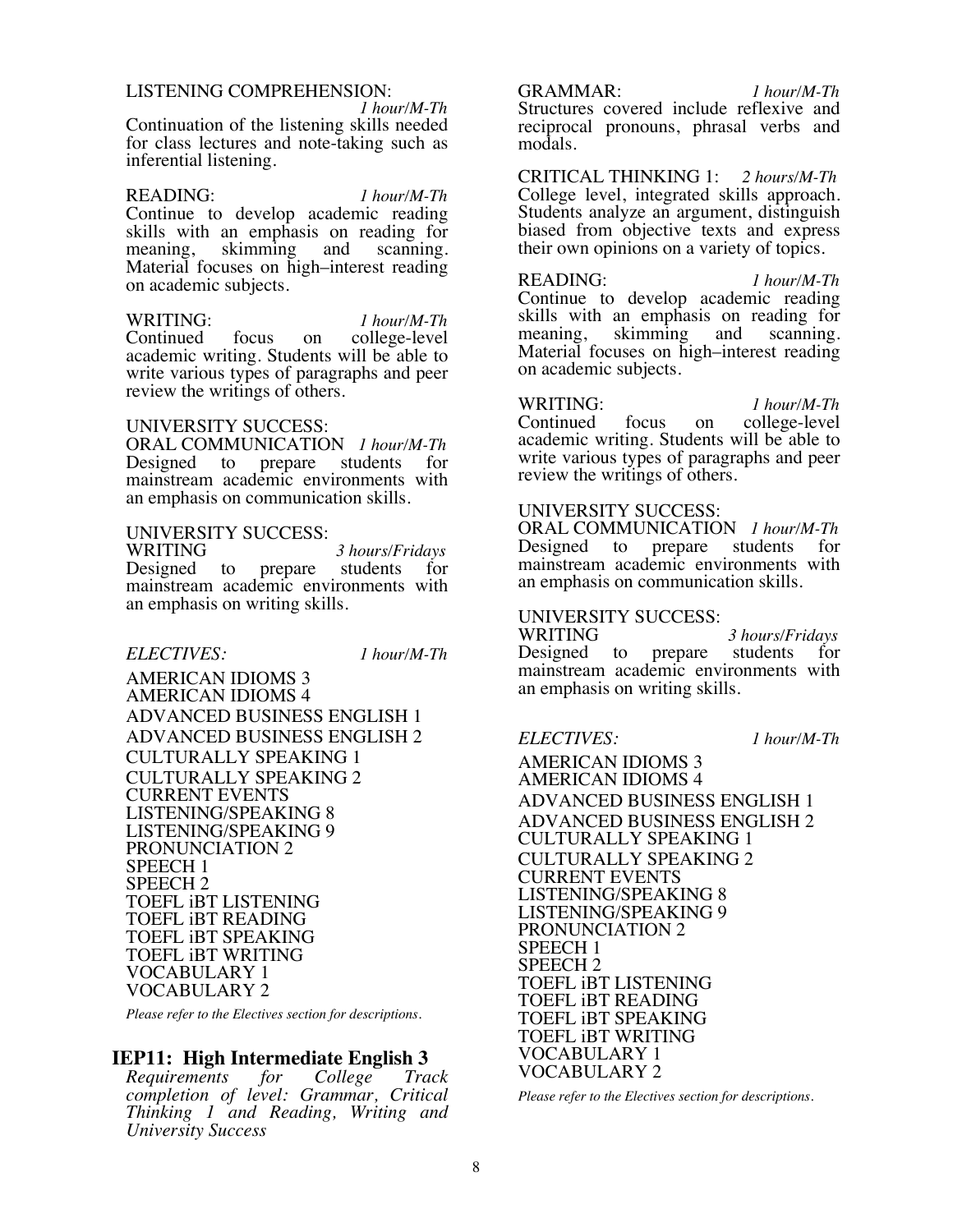#### **IEP12: High Intermediate English 4**

*Requirements for completion of level: Grammar, Critical Thinking 1 and Reading, Writing and University Success*

GRAMMAR: *1 hour/M-Th* Structures covered include the passive, conditional sentences and indirect speech.

CRITICAL THINKING 2: *2 hours/M-Th* Continued development<br>thinking skills. Students Students analyze an<br>uish between and argument, distinguish respond to various opinions on a variety of topics.

READING: *1 hour/M-Th* Continue to develop academic reading skills with an emphasis on reading for meaning, skimming and scanning. skimming and Material focuses on high–interest reading on academic subjects.

WRITING: *1 hour/M-Th* on college-level academic writing. Students will be able to write various types of essays and peer review the writings of others.

#### UNIVERSITY SUCCESS:

ORAL COMMUNICATION *1 hour/M-Th* Designed to prepare students for mainstream academic environments with an emphasis on communication skills.

UNIVERSITY SUCCESS:

3 *hours/Fridays* Designed to prepare students for mainstream academic environments with an emphasis on writing skills.

*ELECTIVES: 1 hours/M-Th*

AMERICAN IDIOMS 3 AMERICAN IDIOMS 4 ADVANCED BUSINESS ENGLISH 1 ADVANCED BUSINESS ENGLISH 2 CULTURALLY SPEAKING 1 CULTURALLY SPEAKING 2 CURRENT EVENTS LISTENING/SPEAKING 8 LISTENING/SPEAKING 9 PRONUNCIATION 2 SPEECH 1 SPEECH 2 TOEFL iBT LISTENING TOEFL iBT READING TOEFL iBT SPEAKING TOEFL iBT WRITING VOCABULARY 1 VOCABULARY 2

*Please refer to the Electives section for descriptions.*

## **ELECTIVES**

*Please see the Director regarding the availability of a course.*

#### **Business Courses**

**Advanced Business English 1:** Focus on effective communications in international business situations. Skills learned include using culturally appropriate negotiating strategies and leading and participating in

**Open to IEP levels: 9, 10, 11, 12** 

**Advanced Business English 2:** Continued focus on effective communications in international business situations. Skills learned include using culturally appropriate negotiating strategies and leading and participating in effective business meetings. **Open to IEP levels: 9, 10, 11, 12**

**Business Conversation 1 (Intermediate):** Focus on developing business skills such as

taking part in meetings, telephoning, and socializing. Open to IEP levels: 7, 8 Open to IEP levels: 7, 8

**Business Conversation 2 (Intermediate):** Focus on developing presentation and negotiation skills. **Open to IEP levels: 7, 8**

#### **Conversation Courses**

**American Idioms 1**: Students learn frequently

used phrasal American idioms with an emphasis on speaking, listening and writing. **Open to IEP levels: 7, 8**

**American Idioms 2**: Students learn frequently used phrasal American idioms with an emphasis on speaking, listening and<br>writing. **Open to IEP levels: 7,8** Open to IEP levels: 7, 8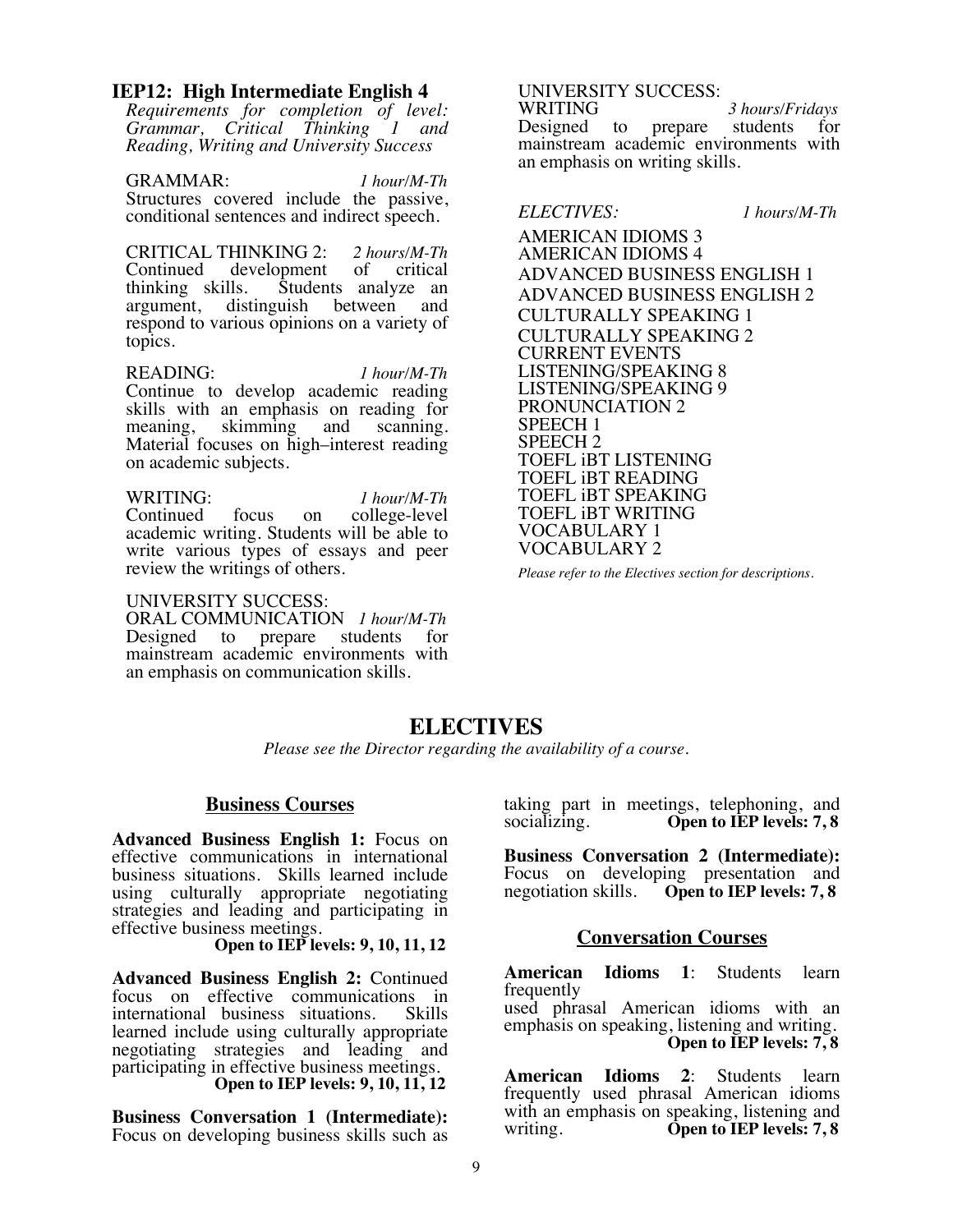**American Idioms 3**: Teaches students to recognize and produce frequently used American idioms with an emphasis on improving pronunciation, listening and speaking skills.

Open to IEP levels: 9, 10, 11, 12

**American Idioms 4**: Teaches students to recognize and produce frequently used American idioms with an emphasis on improving pronunciation, listening and speaking skills.

Open to IEP levels: 9, 10, 11, 12

**Culturally Speaking 1:** Students share and compare their own cultural thoughts and traditions with contemporary American customs and everyday situations.

Open to IEP levels: 9, 10, 11, 12

**Culturally Speaking 2:** Students continue to share and compare their own cultural thoughts and traditions with contemporary American customs and different everyday<br>situations. Open to IEP levels: 9, 10, 11, 12 Open to IEP levels: 9, 10, 11, 12

**Current Events:** An exploration of current issues in the news. Students will learn to express supporting and opposing opinions

**Open to IEP levels: 9, 10, 11, 12** 

**Listening and Speaking 8:** Students will develop listening, discussion, presentation, and critical thinking skills and be able to express their own opinions on complex<br>issues. Open to IEP levels:  $8, 9, 10, 11, 12$ Open to IEP levels: 8, 9, 10, 11, 12

**Listening and Speaking 9:** Students continue to develop listening, discussion, presentation, and critical thinking skills and to express their own opinions on complex issues. **Open to IEP levels: 9, 10, 11, 12**

**Speech 1 Advanced Communication Skills**: Emphasis on developing strategies for making effective presentations. **Open to IEP levels: 9, 10, 11, 12**

**Speech 2 Advanced Communication Skills:** Students further develop strategies for making effective presentations and continue study of speech techniques. **Open to IEP levels: 9, 10, 11, 12**

#### **Pronunciation Courses**

**Pronunciation 1**: High beginning and low intermediate students are introduced to the International Phonetic Alphabet (IPA). They

learn to speak more clearly and accurately with an emphasis on sound, stress, rhythm,<br>and intonation. Open to IEP levels:  $4, 5, 6$ Open to IEP levels: 4, 5, 6

**Pronunciation 2**: Intermediate and advanced students are introduced to the International Phonetic Alphabet (IPA). They learn to speak more clearly and accurately with an emphasis on sound, stress, rhythm, and intonation.

#### **Open to IEP levels: 7, 8, 9, 10, 11, 12**

#### **TOEFL Courses**

**TOEFL iBT Listening:** Strategies for improving the test score such as identifying the main idea and detailed information and the speaker's attitude toward a particular topic. Practice tests are also given. **Open to IEP levels: 9, 10, 11, 12**

**TOEFL iBT Reading:** Strategies for improving the test score such as improving the test score understanding vocabulary from context, recognizing referents, and simplifying meanings of

sentences. Practice test are also given. **Open to IEP levels: 9, 10, 11, 12**

**TOEFL iBT Speaking:** Students improve their score by learning strategies to plan and respond to a question. Practice tests are also given. **Open to IEP levels: 9, 10, 11, 12**

**TOEFL iBT Writing:** Students improve their score by learning strategies to write a unified essay and correct their errors.<br>Practice tests are also given.

**Open to IEP levels: 9, 10, 11, 12** 

#### **Vocabulary**

**Vocabulary 1:** Students learn general and academic vocabulary through a variety of thematic readings and interactive exercises.

 **Open to IEP levels: 8, 9, 10, 11, 12**

**Vocabulary 2:** Further expansion of academic vocabulary. The student will be able to identify prefixes, roots and suffixes as well as discover the meaning of new words via context clues.

Open to IEP levels: 8, 9, 10, 11, 12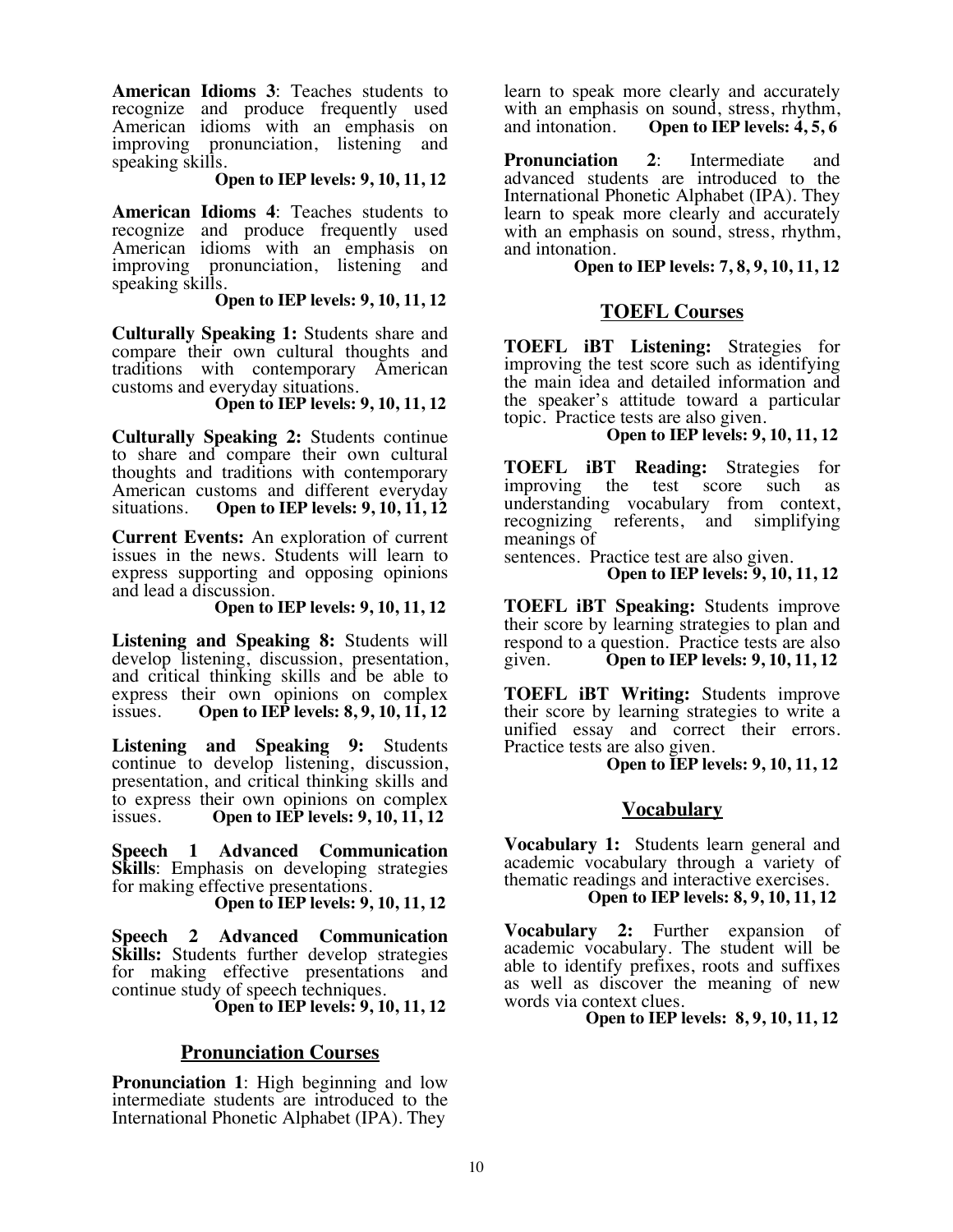#### **GGLS POLICIES AND PROCEDURES**

This section contains important information, policies and procedures that will help guide you through school. We have divided the information into sections: *Before Starting Classes, While Attending School, Leaving the School and Other Information.*

The staff and instructors are always here to help you. If you have any questions, please ask one of us.

#### **BEFORE STARTING CLASSES**

#### *MATERIALS*

You should have a notebook or a three-ring binder with college-ruled paper and several dividers, as well as pens, pencils and erasers.

#### *OBTAINING YOUR CLASS SCHEDULE*

When you register for classes, the Administrative Assistant at the front office will tell you the day and time to pick up your schedule, buy your books, and pay for your classes. If you pick up your schedule on the first day of class, go to the lobby area. If you have any questions regarding your schedule, please speak to the Director immediately.

#### *BOOKS*

Books are sold at the same time you receive your schedule. Most of our books are consumable; that is, you will need to write in them. If you want to sell your books back to the school at the end of the session, please make sure that they are clean and in good condition, and there are no visible answers or notes in them. GGLS will buy back only those books that are still used in the school's curriculum. For more information, please refer to *SELL YOUR BOOKS* in the **Leaving the School** section of this booklet.

#### *TUITION PAYMENT*

• Tuition payments (initial and subsequent Periods of Financial Obligation or Enrollment Periods) are due and payable on or before the first day of class. You can pay for your classes when you pick up your schedule.

#### **Example Schedule of Charges**

| 2 Sessions (8 weeks/20 hours per week): |         |
|-----------------------------------------|---------|
| Registration Fee*                       | \$100   |
| Tuition (General Track)                 | \$2,600 |
| Textbooks (avg.)                        | \$250   |
|                                         | \$2,950 |

| 12 sessions (48 weeks/20 hours per week): |          |
|-------------------------------------------|----------|
| Registration Fee*                         | \$100    |
| Tuition (General Track)                   | \$13,500 |
| Textbooks (avg.)                          | \$1,800  |
|                                           | \$15,400 |

\*(One-time, Non-refundable) *Prices are subject to change without notice*

Tuition includes the assessment for the Student Tuition Recovery Fund, CEC  $§94909(a)(14)$ , CCR  $§76215(a)$  and CCR §76215(b). The State of California established the Student Tuition Recovery Fund (STRF) to relieve or mitigate economic loss suffered by a student in an educational program at a qualifying institution, who is or was a California resident while enrolled or was enrolled in a residency program, if the student enrolled in the institution, prepaid tuition, and suffered an economic loss. Unless relieved of the obligation to do so, you must pay the state-imposed assessment for the STRF, or it must be paid on your behalf, if you are a student in an educational program, who is a California resident, or are enrolled in a residency program, and prepay all or part of your tuition.

You are not eligible for protection from the STRF and you are not required to pay the STRF assessment, if you are not a California resident, or are not enrolled in a residency program.

It is important that you keep copies of your enrollment agreement, financial aid documents, receipts, or any other information that documents the amount paid to the school. Questions regarding the STRF may be directed to the Bureau for Private Postsecondary Education, 1747 North Market, Suite 225, Sacramento, CA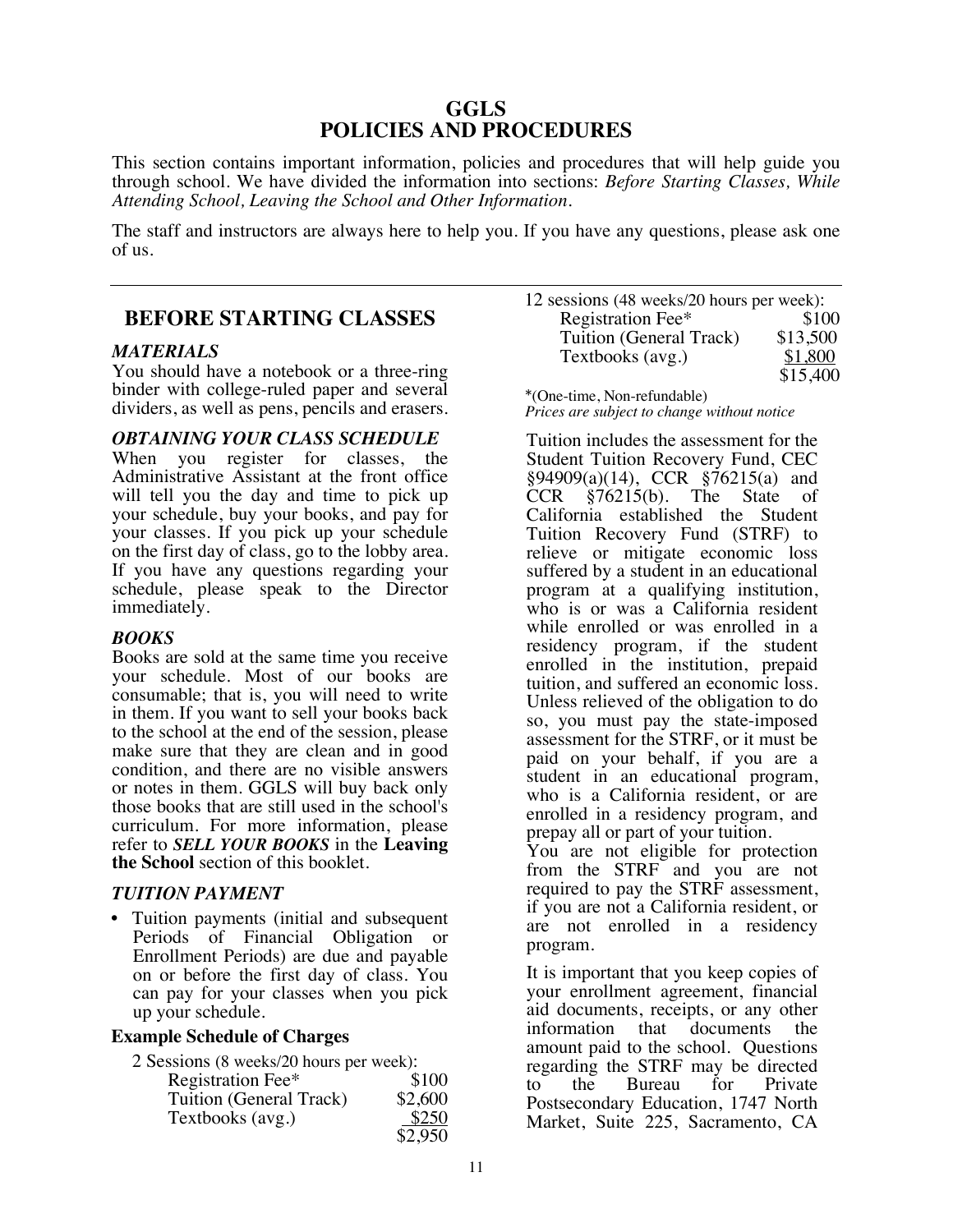95834, (916) 431-6959 or (888) 370- 7589.

To be eligible for STRF, you must be a California resident or are enrolled in a residency program, prepaid tuition, paid or deemed to have paid the STRF assessment, and suffered an economic loss as a result of any of the following:

- 1. The institution, a location of the institution, or an educational program offered by the institution was closed or discontinued, and you did not choose to participate in a teach-out plan approved by the Bureau or did not complete a chosen teach-out plan approved by the Bureau.
- 2. You were enrolled at an institution or location of the institution within the 120 day period before the closure of the institution or location of the institution, or were enrolled in an educational program within the 120 day period before the program was discontinued.
- 3. You were enrolled at an institution or a location of the institution more than 120 days before the closure of the institution or location of the institution, in an educational program offered by the institution as to which the Bureau determined there was a significant decline in the quality or value of the program more than 120 days before closure.
- 4. The institution has been ordered to pay a refund by the Bureau but has failed to do so.
- 5. The institution has failed to pay or reimburse loan proceeds under a federal student loan program as required by law or has failed to pay or reimburse proceeds received by the institution in excess of tuition and other costs.
- 6. You have been awarded restitution, a refund, or other monetary award by an arbitrator or court, based on a violation of this chapter by an institution or representative of an institution, but have been unable to collect the award from the institution.
- 7. You sought legal counsel that resulted in the cancellation of one or more of your student loans and have an invoice for services rendered and evidence of the cancellation of the student loan or

loans.

To qualify for STRF reimbursement, the application must be received within four (4) years from the date of the action or event that made the student eligible for recovery from STRF.

A student whose loan is revived by a loan holder or debt collector after a period of non-collection may, at any time, file a written application for recovery from STRF for the debt that would have otherwise been eligible for recovery. If it has been more than four (4) years since the action or event that made the student eligible, that student must have filed a written application for recovery within the original four (4) year period, unless the period has been extended by another act of law.

However, no claim can be paid to any student without a social security number or a taxpayer identification number.

- The Registration Fee is nonrefundable.
- The Placement Test Fee is nonrefundable once the test code is generated.
- The California Student Tuition Recovery Fund is nonrefundable.
- The SEVIS Fee payment and SEVIS processing fee are nonrefundable.
- Textbooks and material fees are
- nonrefundable.<br>There is a late fee of \$10 for any balance outstanding by the end of the first day of
- class. There is a \$35 fee for any check returned
- by the bank.<br>Students are expected to attend continuously for the contracted period of enrollment. No tuition credit is given for days missed for any reason. Any special circumstances will require written preapproval from the Director.

## **WHILE ATTENDING SCHOOL**

#### *STUDENT ORIENTATION*

All new I-20 students must attend an Orientation Meeting held the first week of each new session. Information about F-1 status, Health Insurance, Social Security and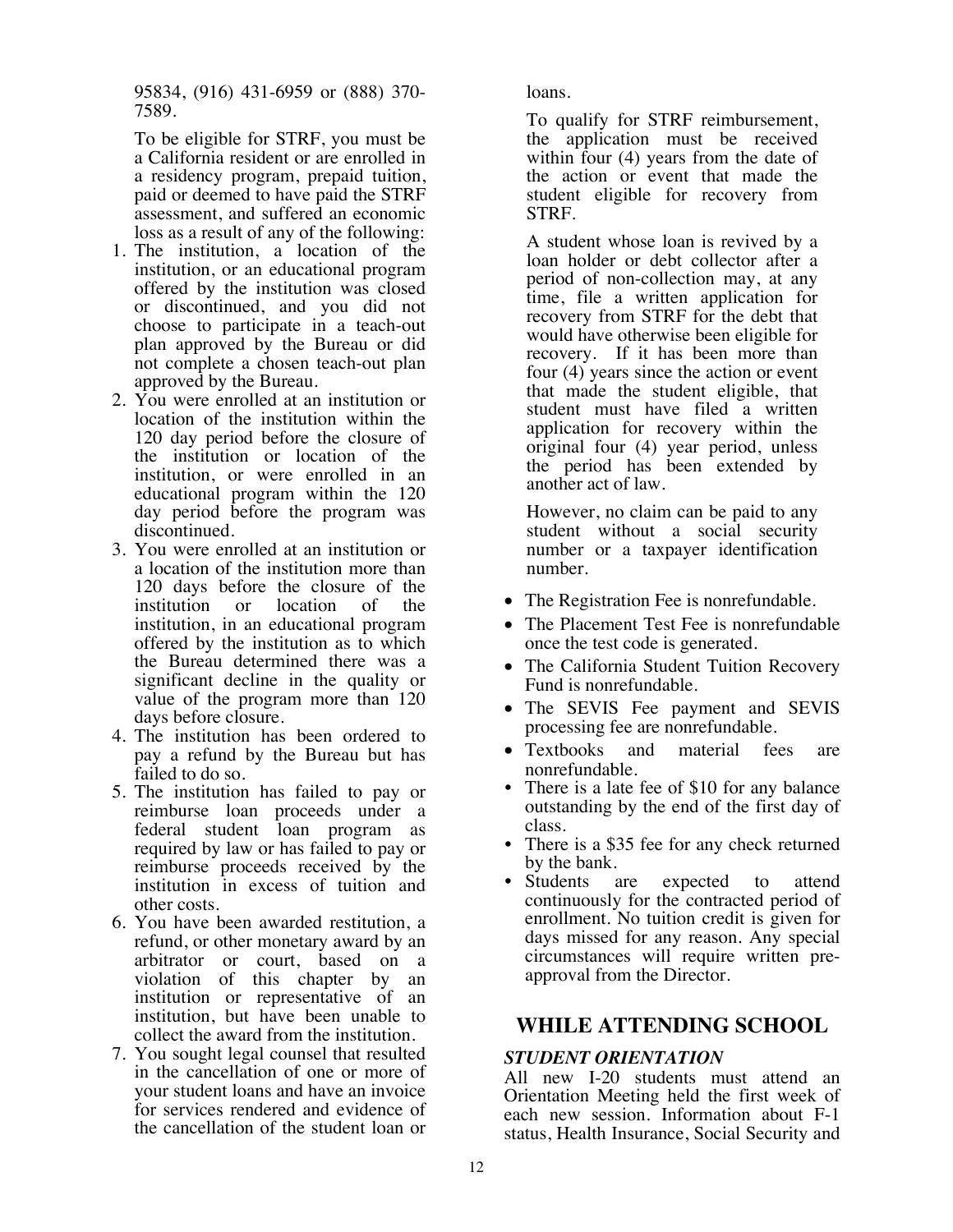other important information are given. Attendance is required for I-20 students.

#### *SCHEDULE CHANGES*

All **schedule changes**, i.e. adding or dropping a class, must be completed within the first three days of class attendance. All schedule changes must be authorized by the Director. A Drop/Add Request Form must be completed and signed by instructors before any class change is complete.

#### *BOOK RETURNS OR EXCHANGES DURING THE SESSION*

You may return or exchange books for full credit or refund if you have schedule changes within the first two days of class attendance. You **MUST** bring the cash register receipt and the books must be in their original condition for a full refund.

#### *CLASS TIMES AND PUNCTUALITY*

All classes are 60 minutes long including a 10-minute break. Please refer to your class schedule for your class times.

You must be in class, ready to begin, at the designated times. If you are not on time, you may be considered tardy.

#### *LUNCH HOUR*

Our lunchtime is 12:00 p.m. to 12:30 p.m.

#### *ATTENDANCE POLICY*

Regular and on time attendance is required to reach the goals established for each class and to maintain the quality of education at Golden Gate Language Schools.

#### *TARDINESS*

It is unacceptable to be late for class. How many minutes you are late determines your status. You are:

|        | <b>Minutes after class begins</b> |
|--------|-----------------------------------|
| Late   | 1-10 minutes                      |
| Absent | $11+$ minutes                     |

#### *EARLY DEPARTURE*

It is unacceptable to leave your class early. How many minutes you leave early determines your status.

|        | Minutes before class ends |
|--------|---------------------------|
| Late   | 10 minutes or less        |
| Absent | $11+$ minutes             |

#### *BEING "LATE" CAN AFFECT YOUR GRADE*

Each two (2) "late's" will be counted as one (1) "absent."

#### *TYPES OF ABSENCES*

*Excused absences* include family and personal emergencies, special religious holidays and extraordinary circumstances such as required college orientations.

*Unexcused absences* include but are not limited to personal obligations such as airport pick-ups, friends visiting from abroad and DMV appointments.

#### *MAKE-UP WORK*

The Director has the right to determine what is an excused or unexcused absence. A student may make up work for an excused absence only. All make-up work must be completed before the end of the session.

#### *FAILING "F" GRADE AND ABSENCES*

Any type of absence of 8 or more days will result in a failing "F" grade.

#### *MANDATORY DISMISSAL*

Any type of absence of 10 or more consecutive days will result in mandatory dismissal.

#### *CONSEQUENCES OF EXCESSIVE ABSENCES*

Students must maintain a cumulative attendance rate of 80% for each class. You and, if applicable, your advisor or sponsor will be notified if your attendance reaches the 80% level. Absences from class of more than 20% (or more than four hours per class hour per four-week session) will affect your grades.

#### *ABSENCES* **for a 16 or 32 Hour Course will have the following effect on grades:**

| # of            | % of Absences     |                    |
|-----------------|-------------------|--------------------|
| <b>Absences</b> | <b>From Class</b> | <b>Consequence</b> |
| $1 - 3$         | $6\% - 19\%$      | No change in       |
|                 |                   | grade              |
| $4 - 5$         | $25\% - 31\%$     | Half-grade drop    |
| $6 - 7$         | $37\% - 44\%$     | Full-grade drop    |
| $8+$            | $50\% +$          | F (Failing)        |

**If you are unable to attend a class**, **you**  You or your sponsor should call GGLS at (408) 374-9954 to inform a staff member or leave a message on the GGLS answering machine (24 hours a day).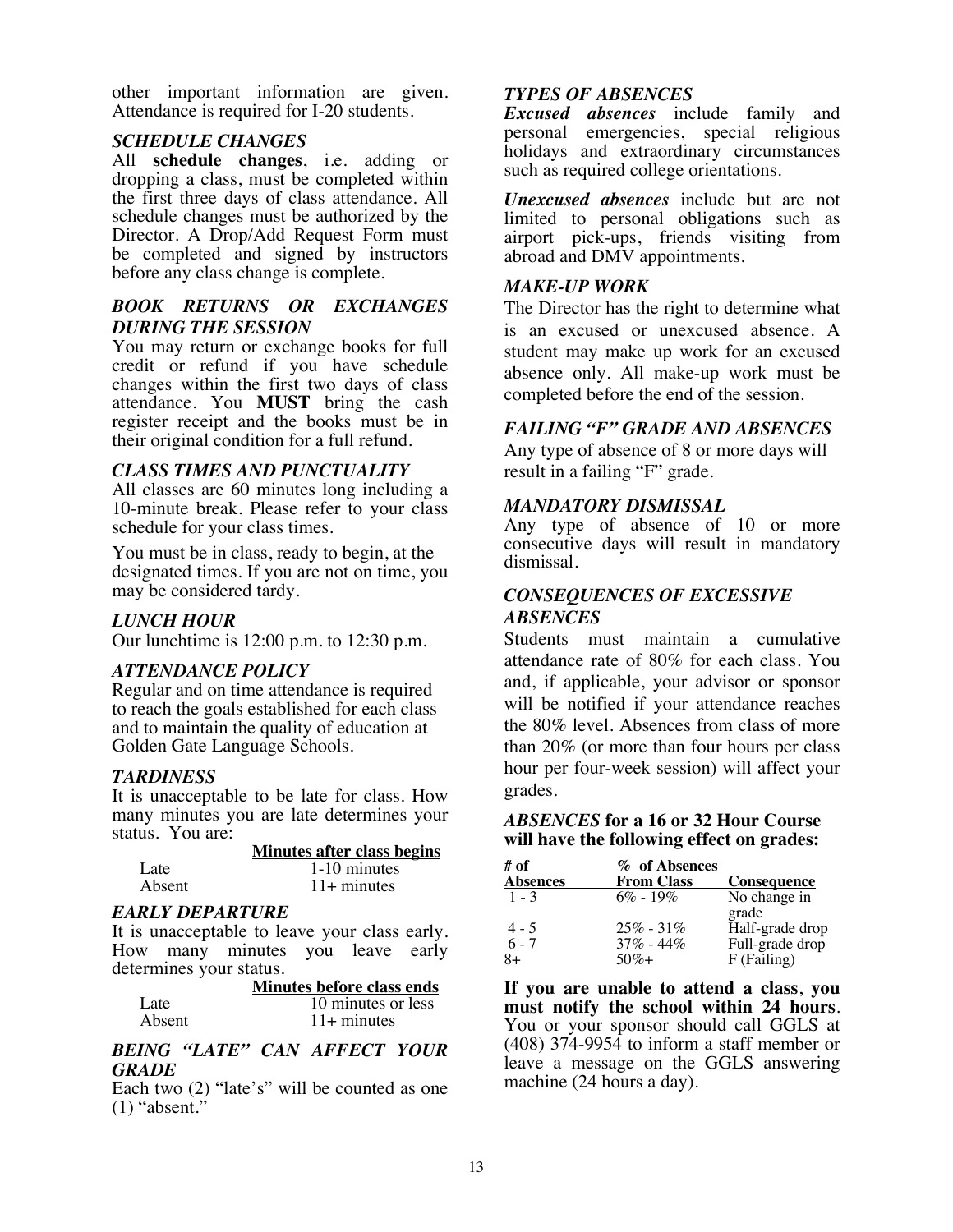#### *ACADEMIC POLICY & CONSEQUENCES*

| Svmbol         | Definition         | <b>Grade Point</b> |
|----------------|--------------------|--------------------|
| Value          |                    |                    |
| A              | Excellent          | 4.0                |
| $A -$          |                    | $3.7 - 3.9$        |
| $B+$           |                    | $3.3 - 3.6$        |
| B              | Good               | $3.0 - 3.2$        |
| $B-$           |                    | $2.7 - 2.9$        |
| $C+$           |                    | $2.3 - 2.6$        |
| $\overline{C}$ | Satisfactory       | $2.0 - 2.2$        |
| $C-$           |                    | $1.7 - 1.9$        |
| $D+$           |                    | $1.3 - 1.6$        |
| D              | Passing*           | $1.0 - 1.2$        |
| $D-$           | Failing            | $0.7 - 0.9$        |
| F              | Failing            | 0                  |
| AU             | Audit <sup>†</sup> | No                 |
| Value          |                    |                    |
| W              | Withdrawal††       | No                 |
| Value          |                    |                    |

Grades are assigned at the end of each session. Grade definitions are as follows:

#### **Students must maintain a cumulative Grade Point Average (GPA)**††† **of 2.0 (C) or risk Academic Probation or Academic Jeopardy, which can lead to dismissal.**

\* Students can pass a course with a "D" grade. However, the cumulative GPA of 2.0 must be maintained to advance to the next level.

† Students who take 2 weeks or less of a four-week session, qualify for **Audit.** If a student chooses to audit a class, he/she will not receive a final grade. Please discuss this option with the Director before enrolling.

†† Students who request withdrawal from a class must consult with the Director.

††† Cumulative GPA is determined by dividing the total number of grade points earned by the total number of classes taken. One class can be 1 or 2 hours in length. A grade point with "No Value" is not counted towards the GPA.

#### *Repeating Classes*

A class may be repeated a maximum of two times to improve a "D", "D-" or "F" grade provided that a student's maximum cumulative total length of the language training does not exceed more than 36 months.

#### *Verbal Warning*

If a student falls below a 2.0 GPA after his/her initial session, the student is given a verbal warning to improve his/her GPA to at least a 2.0 during the second session. In addition, the student is given an Individual Learning Plan.

#### *Individual Learning Plan*

An Individual Learning Plan is a plan of action to help students raise their grades and set their academic goal. Students can reach their goal by following the set paths laid out in the Intensive English Program. In addition, students can get further help in order to meet the required standards by signing up for private instruction, joining study groups, or clubs during lunch.

#### *Academic Probation*

If a student's grade has not risen to at least a 2.0 GPA during the second session, the student is placed on **Academic Probation** and the Individual Learning Plan is reviewed.

#### *Academic Jeopardy*

If a student's cumulative GPA remains below a 2.0 during the third session, the student is placed in **Academic Jeopardy** and the Individual Learning Plan is reviewed again.

#### *Dismissal*

A student is dismissed if after three sessions, a student's cumulative GPA is still less than 2.0.

#### *Appeal*

Any student wishing to appeal his/her 'Dismissal' must do so in writing within five working days from the date of the 'Notice of Dismissal'. The appeal is received by the Director who will require proof that the student's academic performance was student's academic performance was misjudged. The school officials deciding the appeal are the Director and the President. The appeal will be decided within five working days from the date the written appeal is received by the Director. The student will be notified in writing no later than five working days from the appeal filing.

#### *HOMEWORK*

Your teachers will assign homework. If you cannot complete an assignment because it is too difficult for you, please speak to your teacher.

#### *MIDSESSION FEEDBACK*

Instructors will provide you with written feedback in the middle of each session. At the same time instructors will notify the Director regarding students whose progress and/or attendance is unsatisfactory.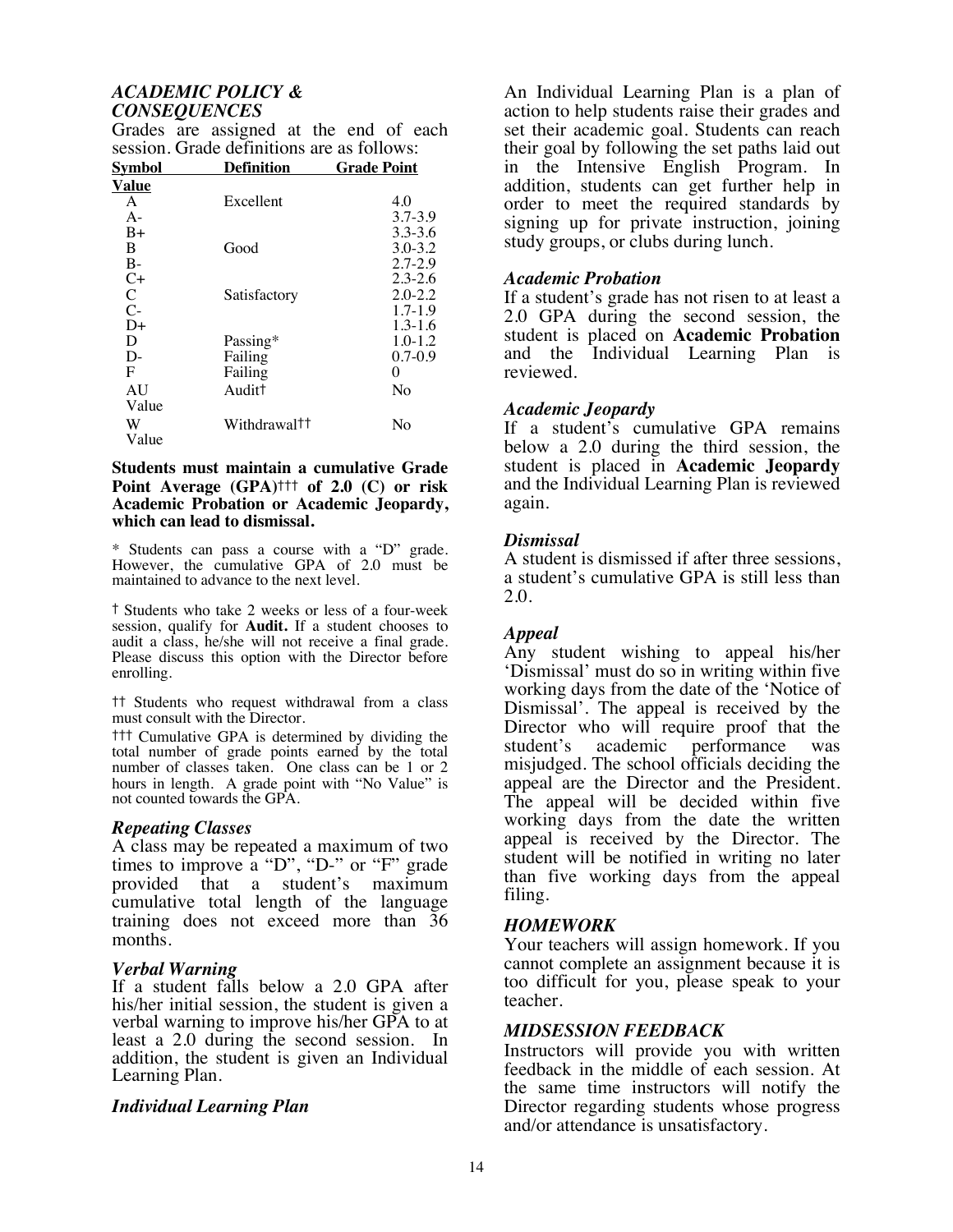#### *PROGRESS TESTING*

In order to measure progress, and to assure students are ready for the next level, students will take the Versant test to gauge their progress after levels 2, 6 and  $\overline{9}$ . In addition, students will take an exit test (Versant) after level 12 or at the end of a student's program.

If a student fails to meet the required benchmarks to progress to the next level, he or she will be given an Individual Learning Plan.

#### *SPEAK ONLY ENGLISH*

GGLS encourages students to speak English at the school. "Speaking English consistently" is so important that it is one of the criteria for the *Student of the Week* award, which is presented at the weekly school assembly.

#### *SOCIAL ACTIVITY CLUBS*

Each session, new social activity clubs form that reflect the interests of the students. They usually meet once per week at lunch or after school. For example, one session may have clubs for tennis, basketball, international cooking, American movies, and reading.

#### *CULTURAL ACTIVITIES*

Throughout the year you will learn about American holidays and traditions. Cultural activities include an Easter egg hunt, a Halloween costume party, Thanksgiving celebration and Christmas caroling.

#### *SCHOOL TRIPS*

School trips are organized excursions to places of interest in Northern California. The date, destination and cost of each trip will be announced in advance. Students need to be in good academic standing to be eligible to participate in field trips that are offered during class hours. Every participating student (or his/her sponsor if the student is under 18) must sign a field trip release form before the trip begins.

#### *WIRELESS ACCESS*

There is free WiFi throughout the school. Your class schedule will have the current password to access the Internet.

#### *COMPUTERS*

Computers are available from 9:00 a.m. to 4:00 p.m., Monday through Friday. You may use them for class work, word processing, Internet, and email.

#### *Using the Computers*

- **DO NOT** change the desktop or any of the settings.
- **DO NOT** save any documents you have created on the computer's hard drive. Personal files and folders will be deleted from all computers every week. To save personal documents, please email them to yourself.
- **DO NOT** bring food or drinks into the computer area.
- Please print only what you need.
- Please print only <u>one</u> copy don't waste paper and ink.
- If there is no more paper ask for assistance in the lobby.

#### *LIBRARY RESOURCES*

There is a bookcase in the hallway with resource material such as dictionaries, pronunciation books and graded readers. You may use these materials at any time. Be sure to put them back after you have used them.

#### *LUNCHROOM*

Free coffee and tea are available in the kitchen area. Select a cup you can use regularly. Request a name label for your cup at the front office. At the end of each day, please wash your cup and hang it up.

You may use the refrigerator and microwaves. Please don't leave any food in the refrigerator or counters to spoil. Wash and take home your dishes and throw away any trash.

#### *GGLS STUDENT CARD*

You can create a digital student ID by downloading the ID 123 app from the AppStore or Google Play. The student card may be used for discounts at some movie theaters, museums, aquariums, and parks.

#### *NOTICE OF CHANGE OF ADDRESS*

You must inform the school immediately of any change of address or telephone number. Please fill out the **Change of Address** form located at the front office.

#### *COMMENTS AND SUGGESTIONS*

We are constantly trying to improve the school. If you have any comments or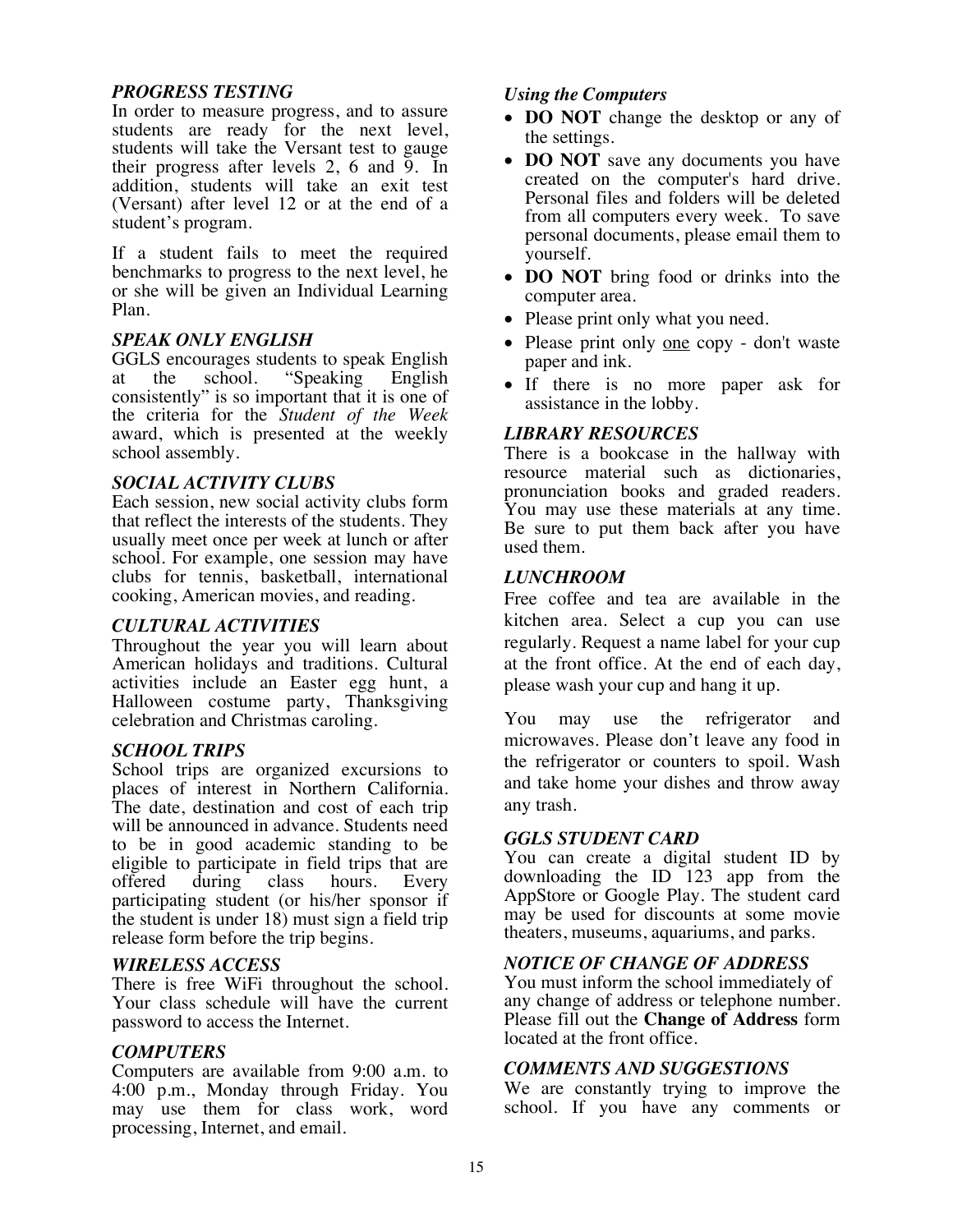suggestions, please tell us. Your feedback is very important.

*IF THERE IS A PROBLEM OF ANY KIND, PLEASE SPEAK WITH US RIGHT AWAY!* Talk to your instructor or one of the administrative staff members. We want to help each of you complete your classes successfully and reach your goals as quickly as possible.

#### *GRIEVANCES*

If you have a complaint, please bring it to the attention of the Director. If your grievance has not been satisfactorily resolved by the school, you may address your complaint to ACCET. The procedures for filing your grievance are posted.

### **LEAVING THE SCHOOL**

#### *GRADUATIONS*

- Graduating students can receive a Certificate of Achievement. Please fill out the **Graduation Notice** form at least 5 – 7 days before your last day of class. The form is located at the front office.
- We will have a graduation ceremony on the last day of the session during lunch for those students who have completed their programs.
- Every quarter (3 months), on the last day of

the session, classes are shortened and GGLS will have a potluck lunch and graduation ceremony to celebrate with the graduates.

#### *SELL YOUR BOOKS*

The school will buy back used books if they are part of the current curriculum, in good condition, and all answers are completely erased. If the book comes with a CD-ROM, the original CD must be returned and in usable condition. Books can be returned according to the schedule posted at the end of the session in the lunchroom. Students will receive 50% of the price paid for each book.

#### *STUDENT'S RIGHT TO CANCEL*

• You have the right to cancel the Enrollment Agreement and get a refund. The institution, for all students, without penalty or obligation, shall refund 100 percent of the amount paid for institutional charges, less a reasonable

deposit or application fee not to exceed two hundred and fifty dollars (\$250), if the notice of cancellation is made prior to or on the first day of instruction or the seventh day after enrollment whichever is later.

- Cancellation shall occur when you give written notice of cancellation at the address of the Institution shown on the first page of this Agreement. You can do this by mail, hand delivery, or email. The written notice of cancellation, if sent by mail, is effective when deposited in the mail properly addressed with postage prepaid.
- The written notice of cancellation need not take any particular form and, however expressed, it is effective if it shows that you no longer wish to be bound by this Agreement.

#### *WITHDRAWAL FROM THE PROGRAM*

- You may withdraw from the program at any time. The refund policy below will be used to calculate your refund based on your last date of attendance (LDA).
- Failure to comply with school policies such as attendance or academic progress can result in automatic withdrawal. If it becomes necessary for the school to automatically withdraw you from our program, the refund policy below will be used to calculate your refund based on your last date of attendance (LDA).

#### *REFUND POLICY*

- Your period of financial obligation (same) as Period of Enrollment) is indicated on your Enrollment Agreement.
- You may withdraw from the program through 60.0% of your period of financial obligation and receive a prorated refund for the unused portion of the tuition.
- After you study for more than 60.0% of your period of financial obligation, no refund is available.
- Prorated refunds are calculated by the day based on your last day of attendance. The prorated daily refund rate is the total amount you paid for the period of financial obligation divided by the number of class days within the period of financial obligation.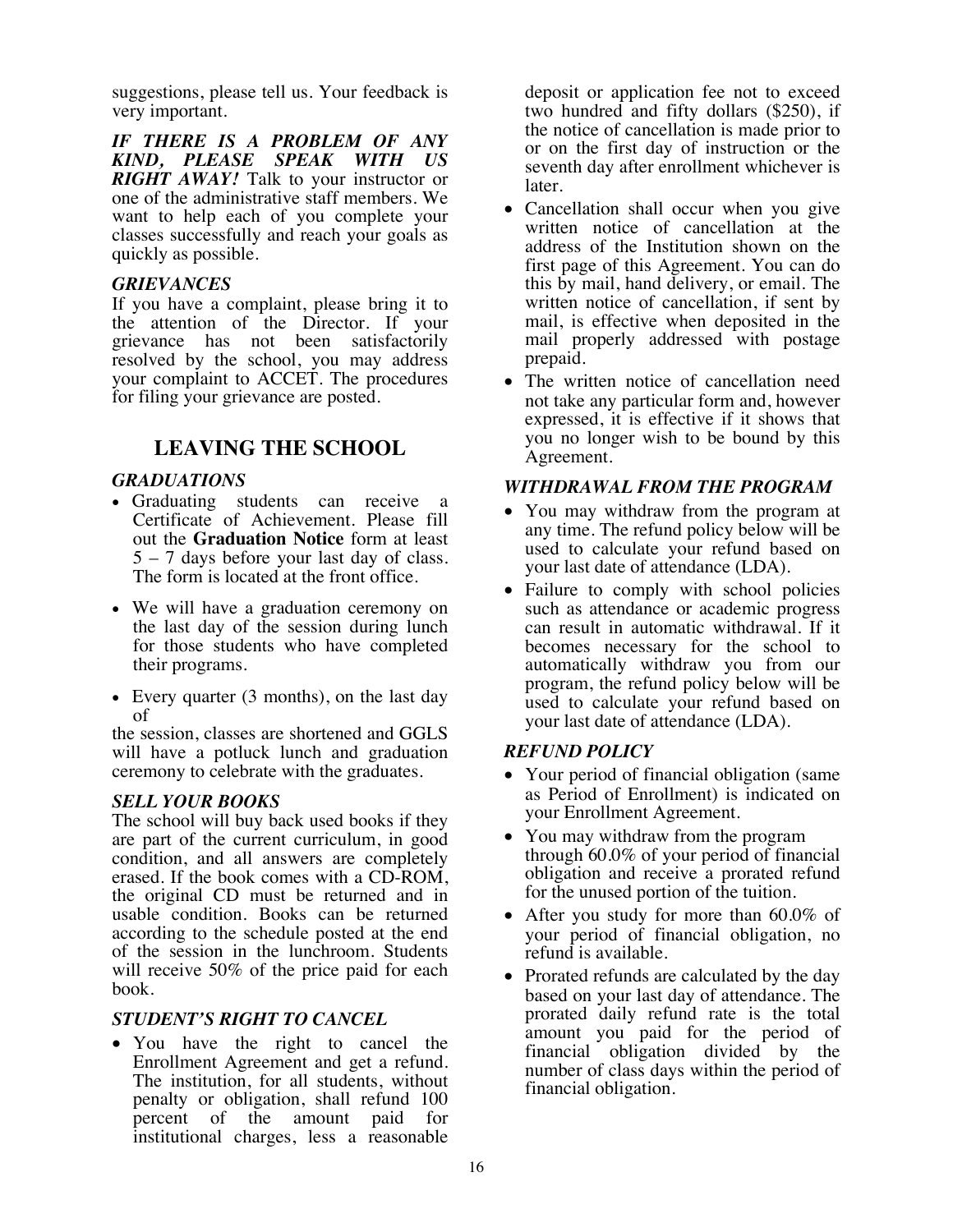• Refunds will be paid within 30 calendar days of the date of determination (DOD) or last date of attendance (LDA).

For example:

- If you enrolled and paid for 6 sessions or 24 weeks of study (96 class days of financial obligation), you could withdraw and receive a prorated refund through the 3.6 sessions or 14.4 weeks of study (57 class days of financial obligation). After you attended more than 60.0% of your financial obligation, there would be no refund available  $(58 \div$  $96 = 60.4\%$  which is over 60.0% of period of financial obligation).
- If after your original 6-sessions you extended your studies for 1 additional session and paid tuition for 4 weeks (16 class days of financial obligation), you could withdraw and receive a prorated refund through the  $9<sup>th</sup>$  class day of financial obligation. After the  $10<sup>th</sup>$ class day, there would be no refund available (10  $\div$  16 = 62.5% which is over 60.0% of period of financial obligation).
- Refunds can only be paid to the person or company from whom the funds originated and in the form of the original payment. Agency students: should you shorten your period of enrollment or period of financial obligation, please also contact your agency.
- If the school cancels or discontinues a course or educational program in which you are enrolled before your start date, the school will make a full refund of all charges paid for that program. If the school cancels or discontinues a course or educational program in which you are enrolled after your start date, the school will make a full refund of all unused charges paid for that program.

#### *TRANSCRIPTS*

You will receive a copy of your transcript. In order to receive the official transcript, you must complete a Transcript Request Form and make your payment. It could take up to two weeks to prepare the transcripts.

#### *RECORD RETENTION*

GGLS maintains records for each student. All official student financial and academic

records are kept in this file for 7 years. To maintain confidentiality, any information regarding a student must be authorized by the student and the Director before any records are released.

#### **MAINTAINING F-1 STUDENT STATUS**

It is **your responsibility** as a student to maintain your F-1 status. The following information is provided to help you understand US Immigration and Golden Gate Language School policies. Please speak with the Director if you need assistance.

#### *I-94 ARRIVAL/DEPARTURE RECORD*

You must obtain your I-94 Arrival and Departure Record online. This document is required to apply for a driver's license, register a car, or contact the U.S. Citizenship and Immigration Services. Please go to www.cbp.gov/I94 and print out your I-94.

#### *ENROLLMENT CHANGES*

If you terminate your enrollment*,* you have 60 days in which to obtain an I-20 from the new school and complete your transfer. Failure to comply will place you "out of status" and you will no longer be in the U.S. legally.

NOTE: If you wish to extend your stay in the U.S. beyond the expiration date on the Form I-20, you must request continued attendance. Please see the Director. Without such a request, SEVIS (Student Exchange Visitor Information System) will automatically declare you "out of status."

#### *REPORTING REQUIREMENT*

If you enter the United States using a GGLS I-20, you are required by law to report to GGLS on the date specified on the I-20. Failure to do so will place you "out of status" and is a violation of US. Immigration law.

#### *REGULAR ATTENDANCE*

To maintain F-1 student status, you must be enrolled full-time in the Intensive English Program and maintain regular attendance. A minimum attendance of 80% is required. Please refer to the *ATTENDANCE POLICY* in **While Attending School** section of this booklet.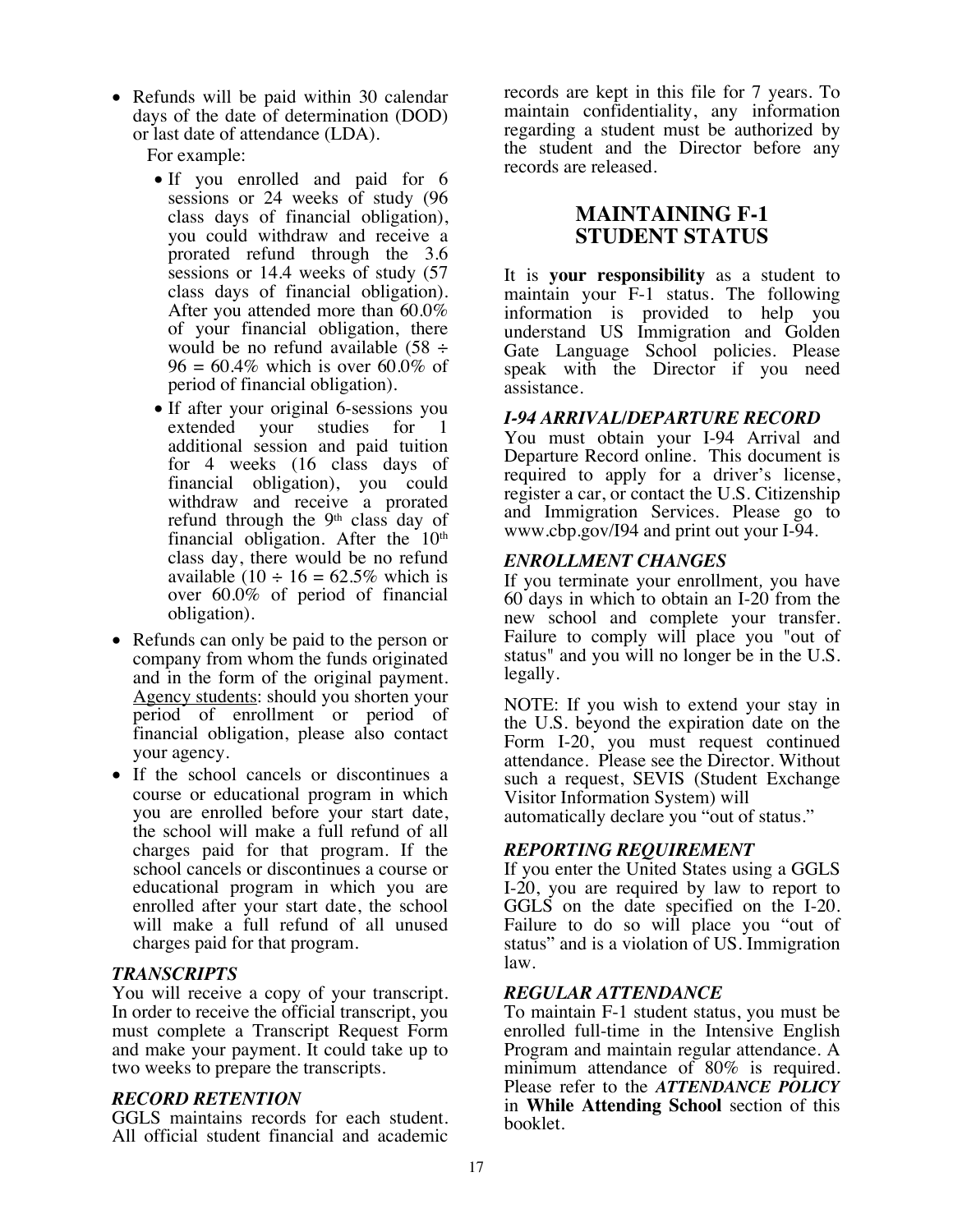#### *VACATION POLICY*

You may take a vacation of up to 3 months after completion of **seven** consecutive sessions.

If you plan to leave the U.S. during your authorized vacation, you must obtain a travel signature on your I-20 form from the Director.

#### *LEAVE OF ABSENCE (LOA)*

A Leave of Absence is an authorized temporary break in a student's attendance.

After obtaining the LOA authorization from the GGLS Director, the student must depart the U.S. within 15 days. A Leave of Absence may not be longer than five months.

While the student is on a Leave of Absence, his/her SEVIS record will be temporarily terminated. The student must inform the GGLS Director at least one month in advance of his/her date of return so that the Director can request the re-activation to student status from SEVIS.

Upon approval of the re-activation, GGLS will update the student's I-20 to show the new starting date, and mail the updated document to the student for re-entry into the United States.

#### *MEDICAL LEAVE*

If a student needs to go on medical leave, the student must show the Director a doctor note requesting medical leave. The student must then fill out the medical leave request form (MLRF) and sign it. The Director will go over the form with the student so that he or she understands when to return to school. The student is then given a copy of the MLRF and the original along with the doctor's note is filed in the student's folder.

#### **TOEFL, COLLEGE AND OTHER INFORMATION**

#### *THE TOEFL® TEST*

If you are planning to take the TOEFL iBT Test (internet-based TOEFL), refer to the Educational Testing Service website for more information at: www.ets.org.

#### *GUARANTEED TRANSFER WITHOUT TOEFL PROGRAM*

Golden Gate Language Schools maintains a formal guaranteed transfer agreement with several regional and national colleges and universities. Each participating institution will waive its TOEFL score requirement for students who have successfully completed level 12 at GGLS. Local institutions participating in this program are indicated in the list of colleges and universities on the next page. See the Director for additional information.

#### *TRANSFERABILITY OF CREDITS AND CREDENTIALS EARNED AT OUR INSTITUTION*

None of GGLS' clock hours are transferable to other institutions.

#### *APPLYING TO A US COLLEGE OR UNIVERSITY*

It is important that you begin applying several months before you enter a US college or university. Often it takes more than four months to request, receive, and complete the application form, to take the required tests, to get letters of required tests, to get letters of recommendation, and to have your school records evaluated by the college admissions officer. It is a good idea to apply to at least three colleges in order to get accepted to a school of your choice without delay.

#### *Request Information and Application*

You may request information and application materials for international students by emailing the colleges, which interest you.

#### *Fill Out and Send Application*

When you receive the materials from the college of your choice, read through all the information and application forms. Then, if you do not understand everything, you may ask the Director to help you. Fill out the application and return it to the college before the deadline. Allow at least 4 weeks to gather all of your documents.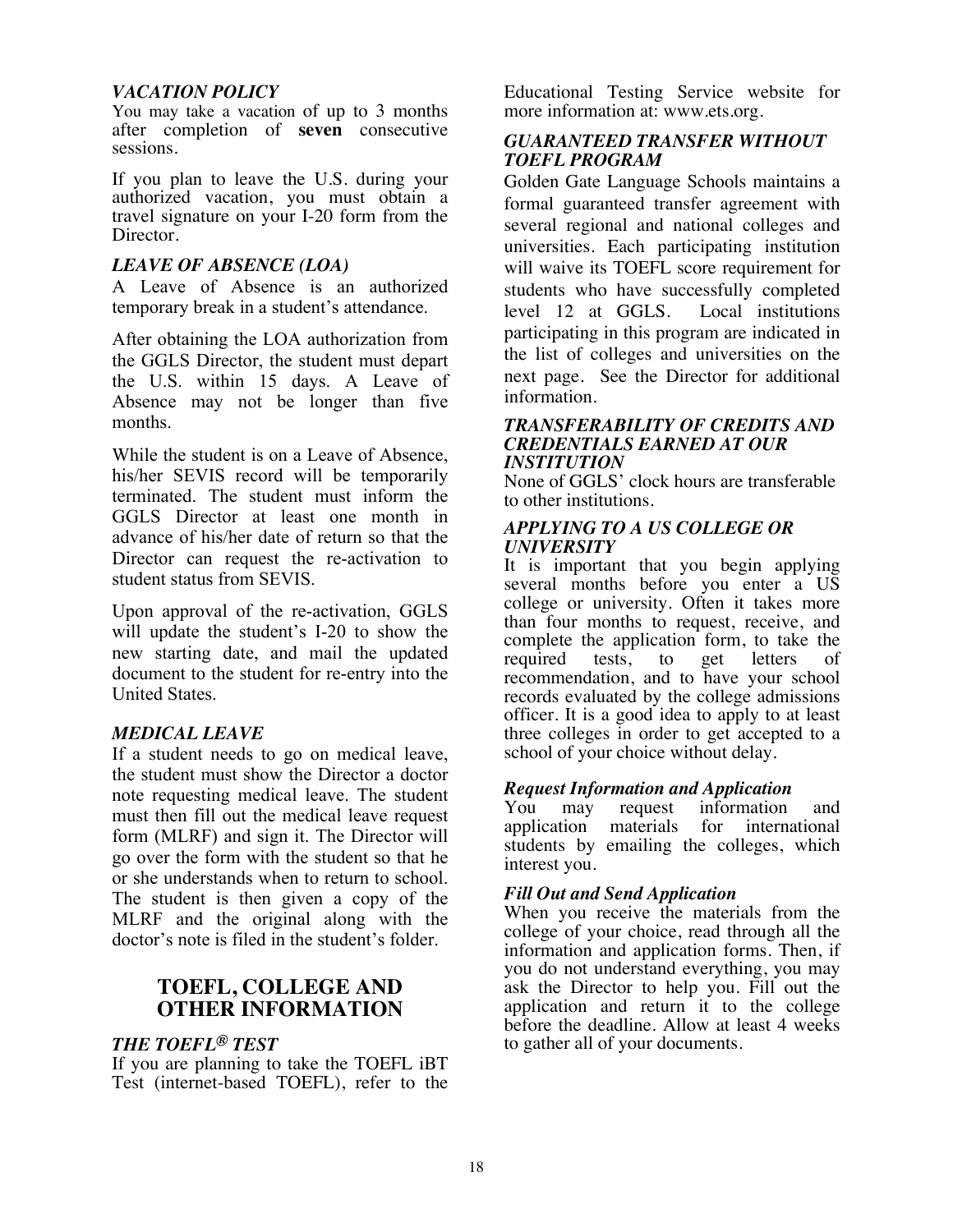#### **TOEFL WAIVER GUARANTEED TRANSFER PROGRAM AFFILIATES**

#### *Local Community Colleges – Two-Year Institutions & Certificate Programs*

*Aviation Institute of Cañada College College of San Mateo* Fremont, CA 94539 www.canadacollege.edu www.collegeofsanmateo.edu www.aviationmaintenance.edu

www.peralta.edu

*UCSC Silicon Valley West Valley College*  Santa Clara, CA 95054 www.ucsc-extension.edu

Redwood City, CA 94061

*De Anza College Evergreen Valley College Foothill College*

*Peralta community San Jose City College Skyline College*  **College District** San Jose, CA 95128 San Bruno, CA 94066<br>
Oakland, CA 94606 www.sjcc.edu www.swigec.edu www.skylinecollege.edu

*Extension* Saratoga, CA 95070

Cupertino, CA 95014 San Jose, CA 95135 Los Altos Hills, CA 94022<br>www.eve.edu www.eve.edu www.foothill.edu www.foothill.edu

www.skylinecollege.edu

#### *Out-of-State Community Colleges – Two-Year Institutions*

*Red Rock Community Southwestern Oregon Yakima Valley College Community College Community College* www.rrcc.edu www.socc.edu www.yvcc.edu

 $\cos$  Bay, OR 97420

#### *Local College/Universities – Four-Year Institutions*

*Lincoln University Notre Dame de Namur International* Belmont, CA 94002 www.ndnu.edu www.itu.edu

Oakland, CA 94612 *University Technology University*

#### *Out-of-State College/Universities – Four-Year Institutions*

*Texas Wesleyan University*  Fort Worth, TX 76105 www.txwes.edu

#### **USEFUL GENERAL INFORMATION**

#### *LEGAL AGE*

Twenty-one is the legal age in California. This means that you must be 21 to buy or drink alcoholic beverages or to go to a nightclub.

#### *SMOKING*

In California, smoking in public places is not allowed. This includes restaurants, office buildings, airplanes and stores. You must be 21 to buy cigarettes. For more information, call the City Manager's office of your city.

#### *TRANSPORTATION*

Santa Clara County has a public bus system and light rail system, which serves cities within the county such as Cupertino, Mountain View, San Jose and Milpitas. For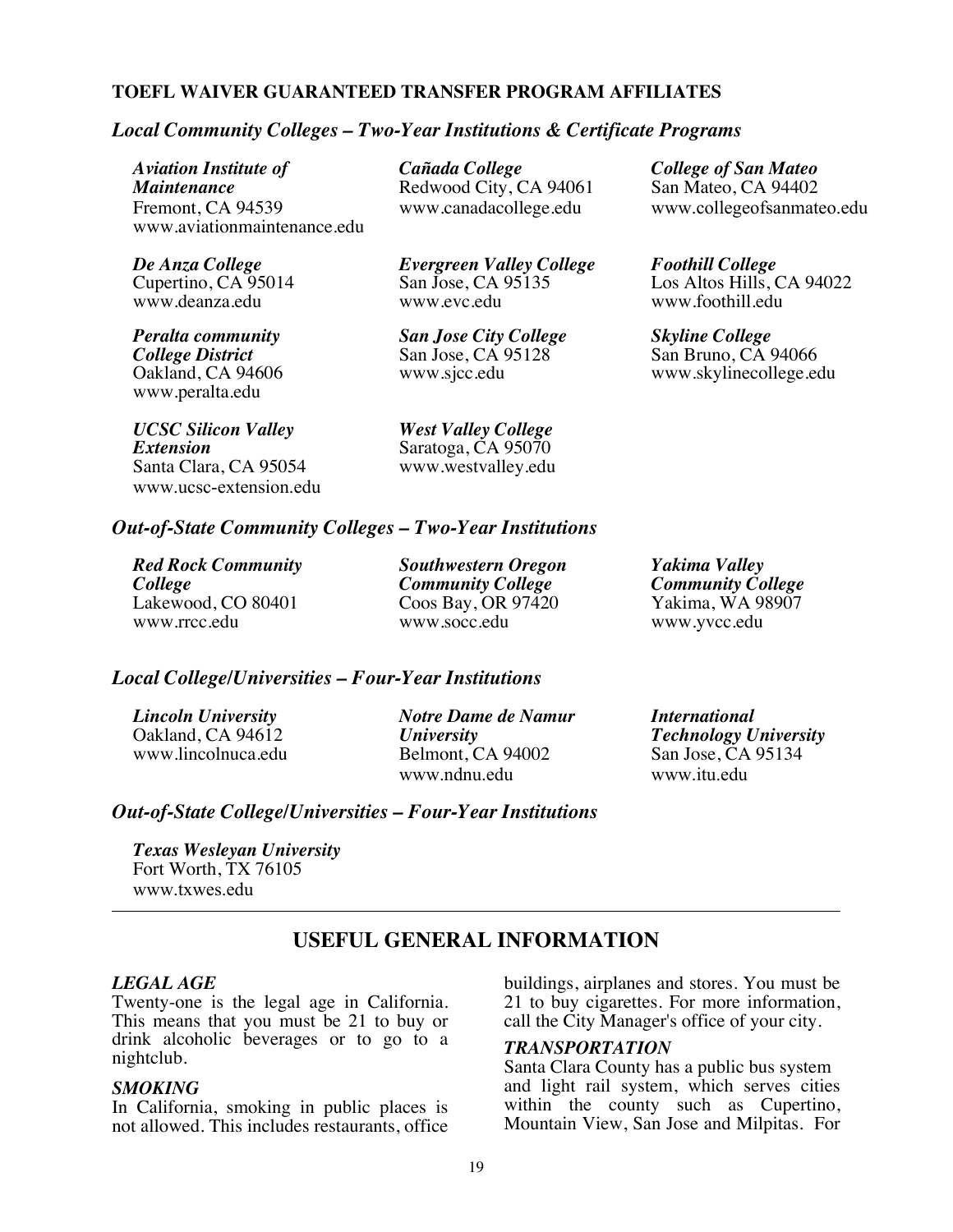information on trip planning, go to the *VTA* (Valley Transportation Authority) website: www.vta.org or call customer service at (408) 321-2300.

*CalTrain* is the train system, which connects cities on the San Francisco Peninsula from Gilroy to San Francisco. The Baby Bullet express makes it possible to travel between San Jose and San Francisco in less than one hour. The website is: www.caltrain.com.

*BART* (Bay Area Rapid Transit) is the transportation system, which connects cities on the San Francisco Peninsula with cities in the East Bay. The website is: www.bart.gov.

Other types of transportation include taxi and rideshare companies such as Uber and Lyft. If you need a taxi you must call a taxi company to pick you up.

#### *PARKING*

GGLS is located in a safe office park with ample free parking.

#### *DRIVING INFORMATION*

*If You Have a Tourist Visa:* You may drive in California with a valid driver license from your home country.

*If You Have a Student Visa (I-20):* If you are an international student (F-1) and you want to drive a car in California you will need to apply for a California Driver License. Wait 10 days after you enter the United States. The 10-day-wait period gives government databases time to update your arrival information. Your SEVIS record needs to be updated and in "Active" status. GGLS places your SEVIS record in "Active" status 3-5 days after you register for your classes.

#### *DMV*

#### **1. Schedule an appointment with the DMV**

(Department of Motor Vehicles) office. For faster service, make an appointment online at http://dmv.ca.gov or call 1-800-777-0133.

> DMV (GGLS recommends) 600 North Santa Cruz Ave, Los Gatos, CA

#### **2. What to bring to the DMV:**

- Passport
- The electronic I-94 Form
- I-20 Form
- Cash for the required fee
- Driver license from your home country if you have one

#### **3. What to do and say at the DMV:**

- Ask for a Driver License application (DL44).
- Fill out the application form while you are waiting to be called.
- In the space for Social Security Number, write "Not Eligible"
- When it is your turn to see the clerk, go to the window and present your application.
- At that time you should say: **"I am an international student on a student visa. I do not have a social security number because I am not eligible for work."**
- Present your passport, I-94, and I-20. (The clerk will make copies of your documents and enter your information into the computer.)
- Pay the required fee.
- Take the vision test.
- Take the traffic laws and sign (written) test.
- Have your photo taken.
- Have your fingerprint taken.

Note: The application and written test including all the waiting in line will take from 2-4 hours. The DMV will not offer written exams after 4:30 p.m.

#### **4. Driving Test**

If you **have** a driver license from your home country and you pass the written test, you are required to take a driving test.

- Visit www.dmv.ca.gov to schedule a driving test appointment. (Driving tests are not given without an appointment.)
- Bring to the appointment proof of insurance for the vehicle you are using for the driving test.
- After you pass your driving test, you will be issued an interim license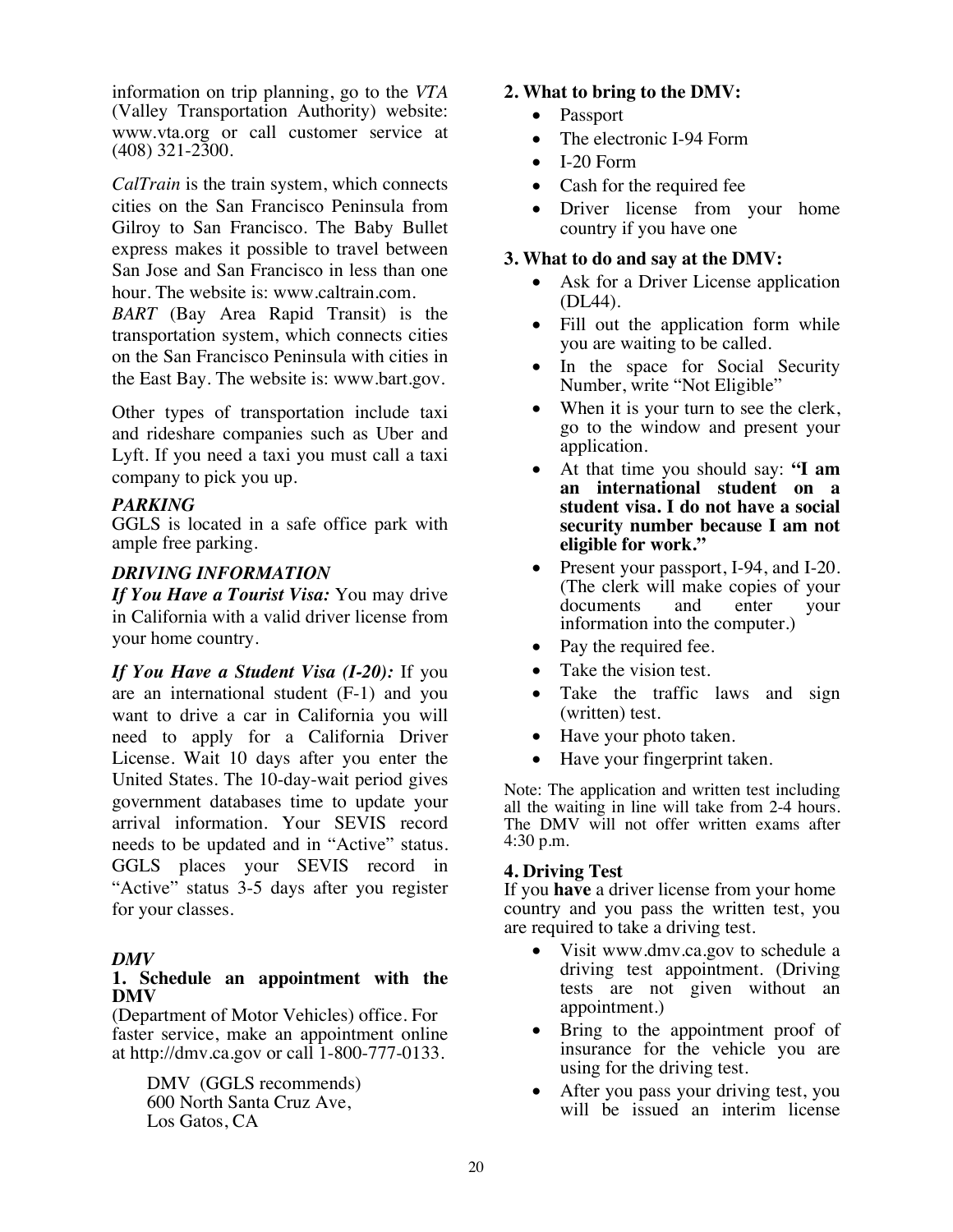valid for 60 days until you receive your new photo license in the mail.

If you **do not** have a driver license from your home country and you have passed the written test**,** you will receive a Driving Permit. The Driving Permit is valid for one year. You must practice driving and take your driving test within one year. The driving permit only allows you to drive if a licensed driver (18+ years old) is with you in the car.

If you **do not pass the written test** the first time, you have two more chances.

These instructions are subject to change. Please check the DMV website at: dmv.ca.gov for the most up-to-date information.

#### *Car Insurance*

If you buy or rent a car, you must have liability insurance. If you rent a car, you can purchase insurance from the rental company. If you buy a car, you will be required by the insurance company to show a valid California Driver License in order to purchase insurance. If you are involved in an accident and have no insurance, your California Driver License will be suspended.

#### *Car Registration*

The car you drive must be currently registered. The license plate must have a sticker on it for the current year. If you purchase a car, you must register the change of ownership with the DMV within 10 days. You must show proof of car insurance to register your car. If you do not register your car, you will be fined for driving a car without registration.

#### *Driving Under the Influence (DUI) of Alcohol or Drugs*

It is against the law to Drive Under the

Influence (DUI) of drugs or alcohol. This includes certain medicines that your doctor may prescribe. These medicines usually have a label warning you not to drive while taking them. If you are stopped, you will be asked to take some physical tests near your car. You may also be asked to take a blood, breath or urine test. If you refuse, you will automatically lose you license for six months, even if you are not drunk. Anyone found guilty of DUI will go to jail for at least two days and has to pay a fine.

#### *Accident Reports*

If you are involved in a car accident in which

there is damage of \$500 or more to any car, or if someone is hurt, you must file an accident report with the Department of Motor Vehicles within 15 days. This is required even if you are not at fault. If you contact your insurance agent, he/she can file the report for you.

If you are in an accident with a car while the driver is inside, you must stop and exchange information with the other driver such as Driver's License number, car registration, insurance company and policy number, license plate, address and phone number. Again, this is required even if you see no damage or if you think it is not your fault. The exchange of this information is for your own protection. If there is significant damage or injury, call the police. Get the case number of the police report and inform your insurance company immediately about the accident.

#### *Hit and Run Accident*

If you hit a parked car and cannot find the owner, you must leave your name and address, even if you see no damage. If you do not leave a note, you can be found guilty of "hit and run".

#### *Identification*

If you are stopped by a police officer in your car or anywhere else, you must identify yourself and give your address to the officer. If you refuse, this can be considered a crime. If you give false information to an officer, such as a false name, this, also, is a crime.

#### *IMMIGRATION STOP*

If you are legally in the United States, you should have no problems with the Immigration Service. If you are stopped by an Immigration Officer, you must identify yourself and show your immigration papers or passport. If you are ever picked up by the Immigration Service, give your name only, do **not sign any papers**, ask for an immediate court hearing and ask to be allowed to call your family, your school, friends or an attorney.

#### *FOR YOUR SAFETY*

While you are in the United States, there are some general safety rules which you should remember. Please follow these guidelines to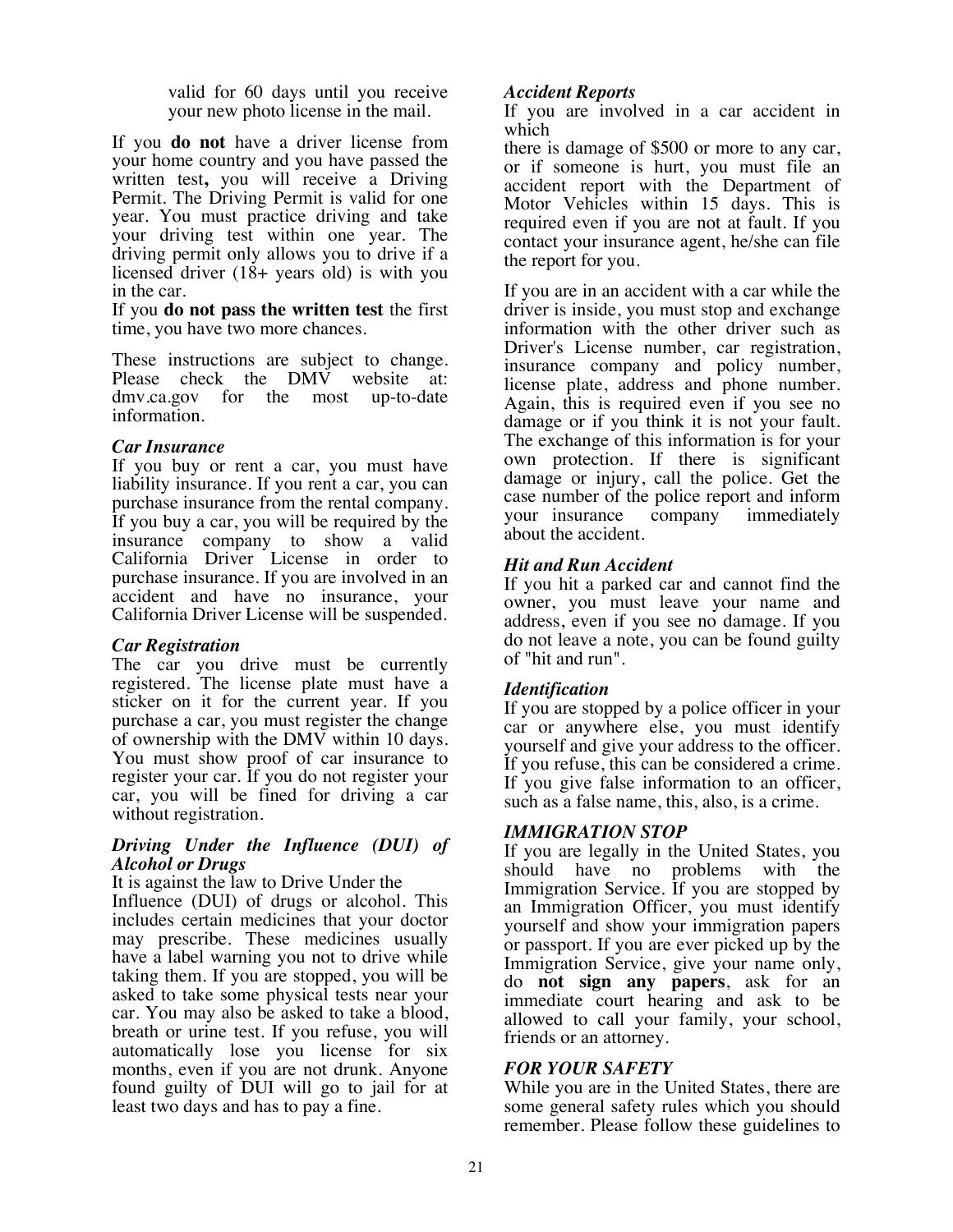make your stay here as safe and pleasant as possible.

#### *Basic Rules:*

- Be sure you know where you are at all times. Know the names of the streets you travel on a daily basis.
- If you must travel somewhere alone, make sure a friend or relative knows where you are going and when you are expected back.
- Do not accept rides with strangers or with persons who may be intoxicated.
- Never reveal your phone number, personal information or the fact that you are home alone to a stranger on the phone.
- Carry a cellular phone.
- Carry only necessary cash and credit cards.
- If you feel uneasy, uncomfortable or fearful of someone-seek help IMMEDIATELY-do not wait! Trust your feelings the first time.
- Make sure you know how to use **9-1-1 for an emergency.** Call this number from any phone if you need the Police, Fire Department, Ambulance or Highway Patrol. If you use a public phone, you do not need to put money into the phone. Provide the person on the phone with any information they ask for. Do not hang up the phone before the operator tells you that help is coming. Help will be sent your way as soon as possible

#### *On Foot:*

- 
- Be aware of your surroundings.<br>• Try not to travel alone after dark.
- Do not take "short cuts". Stay on well traveled public routes.
- If you carry a purse, keep it closed and close to your body.
- Don't use a portable music player such as an MP3 player when walking alone.
- If you think you are being followed: cross the street and change directions, look back so the person realizes you spotted him/her, go to a public place and call a friend to pick you up.

#### *By Bike:*

• Try to park in well-lit, frequently traveled areas.

- Lock your bike with a U-shaped bicycle lock or case-hardened chain.
- Keep a record of your bicycle's make, model, and manufacturer's serial number

#### *By Car:*

- Always lock your car.
- Keep your keys in your hand while you walk to your car.
- Park in well-lit areas.
- After dark, try to have someone you trust walk you to your car.
- Don't leave valuable items in plain view inside your car.
- Don't drive alone at night if possible.
- Never pick up hitchhikers.
- If your car breaks down and someone stops to help you, ask that person to call the
	- police for you. Don't accept rides.
- If you see police lights on the car behind you, don't pull over until you are in a well-lit, populated area.

#### *Using ATMs:*

- Use automatic teller machines (ATMs) that are located at the banks.
- Try not to use ATM at night. Find ATMs located in well-lit areas and avoid using an ATM alone.
- Do not stand at an ATM and count your money.
- Do not use any ATM that looks like it has been tampered with.

#### *EARTHQUAKE INFORMATION*

If an earthquake happens while we are at school, please follow these simple steps:

#### *When it starts*

- Don't panic stay calm
- Protect yourself from falling objects. Quickly go under a table or desk, or stand in a doorway, or duck down in a corner or near a firm wall
- **STAY AWAY FROM WINDOWS!**

#### *When it stops*

- Stay calm
- Follow staff instructions
- Don't light a match or lighters
- **NO SMOKING!**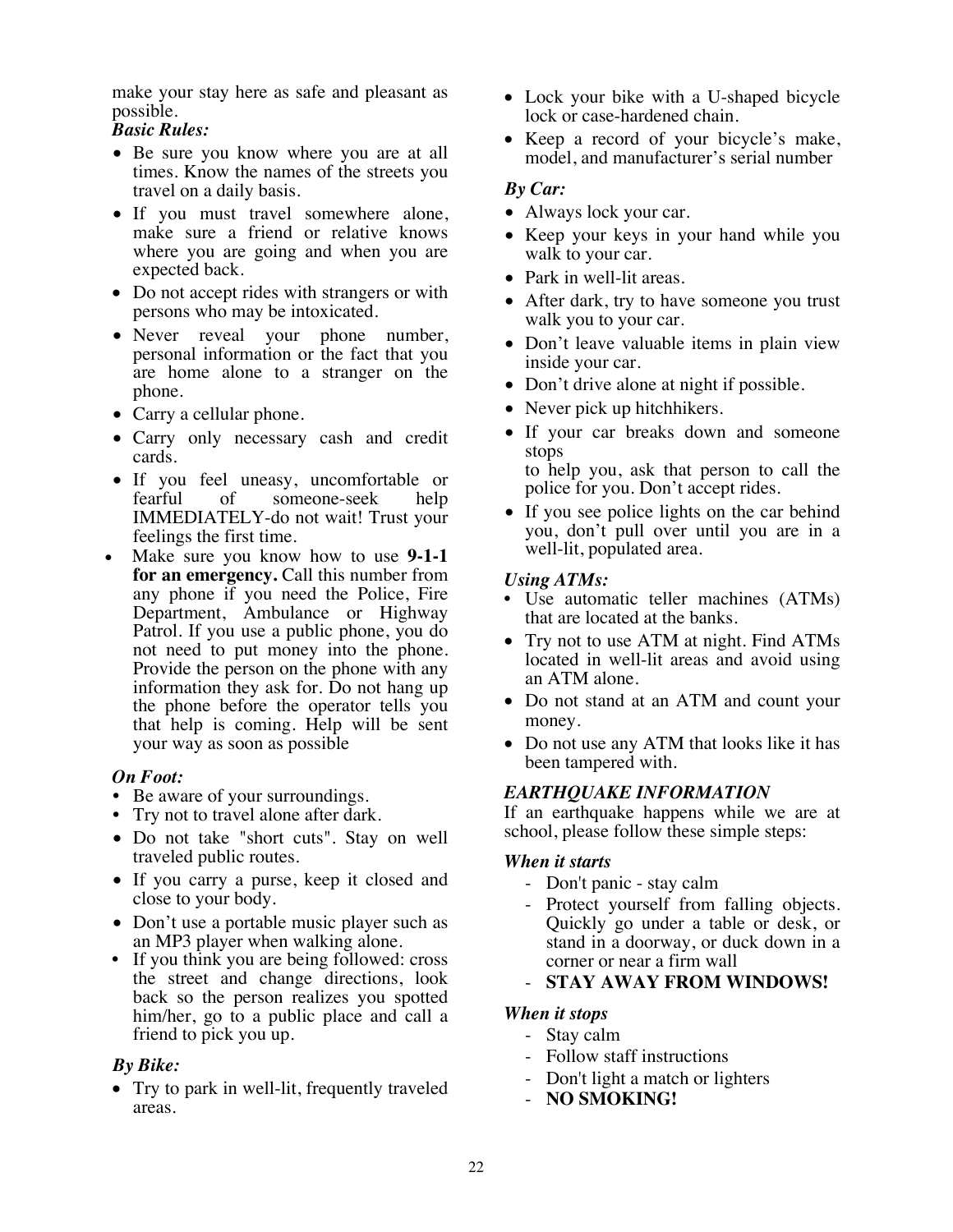- Leave the school through the nearest exit
- Assemble in a group in the middle of our parking lot, away from the building, away from power lines
- Do not leave the school grounds (GGLS) without telling a staff member
- Follow GGLS staff instructions

- For more information about how to be prepared, please see the following website: www.ready.gov/earthquakes. At home, make sure you have at least the following:

- Flashlights and batteries
- Drinking water
- First aid kit
- Portable radio with batteries or car radio
- Contact person outside this area
- Meeting point where you will find your friends or family.

#### *OPENING A BANK ACCOUNT*

If you plan to be in the US for 6 months or more, you should open a bank account. Most banks will require you to bring two or more of the following documents with you to the bank:

- Passport (Form I-94, Form I-20)
- Foreign or California Driver License
- Major credit card (Visa or MasterCard)

A Social Security number is **not** required, you

will, however, have to sign additional form(s) provided by the bank.

These banks are located close to GGLS:

#### **Chase Bank**

77 Holger Way Avenue San Jose, CA 95134 https://www.chase.com

#### **Wells Fargo Bank**

3920 Rivermark Plaza Santa Clara, CA 95054 https://www.wellsfargo.com

#### **East West Bank**

338 Barber Lane Milpitas, CA 95035 https://eastwestbank.com

#### **U.S. Bank**

100 N. Milpitas Blvd., Suite 100 Milpitas, CA 95035

https://www.usbank.com

#### **HSBC Bank**

603 E. Calaveras Blvd. Milpitas, CA 95035 https://www.us.hsbc.com

#### *SOCIAL SECURITY CARD*

Social Security numbers (SS#) are issued only for the purpose of withholding taxes from wages earned in the United States. You can apply for a SS# **only** if you have employment authorization from the Immigration Service or are offered part-time employment on a college or university campus. You do not need a SS# to get a driver license, open a bank account or rent an apartment.

If someone asks you for a SS#, simply tell them that you do not have nor need one. You can use your passport, I-94, I-20 driver license, CA ID card, or credit card for identification purposes.

#### *QUESTIONS AND DISCLOSURES*

Any questions a student may have regarding this catalog that have not been satisfactorily answered by the institution may be directed to the Bureau for Private Postsecondary Education at 2535 Capitol Oaks Drive, Suite 400, Sacramento, California 95833, www.bppe.ca.gov, toll-free telephone number (888) 370-7589 or by fax (916) 263- 1897. CEC §94909(a)(3)

As a prospective student, you are encouraged to review this catalog prior to signing an enrollment agreement. You are also encouraged to review the School Performance Fact Sheet, which must be provided to you prior to signing an enrollment agreement. CEC §94909(a)(3)

A student or any member of the public may file a complaint about this institution with the Bureau for Private Postsecondary Education by calling (888) 370-7589 tollfree or by completing a complaint form, which can be obtained on the bureau's internet website www.bppe.ca.gov. CEC  $§94909(a)(3)$ 

Golden Gate Language Schools does not participate in federal and state financial aid programs. CEC §94909(a)(10)

GGLS does not provide placement services. CEC §94909(a)(13)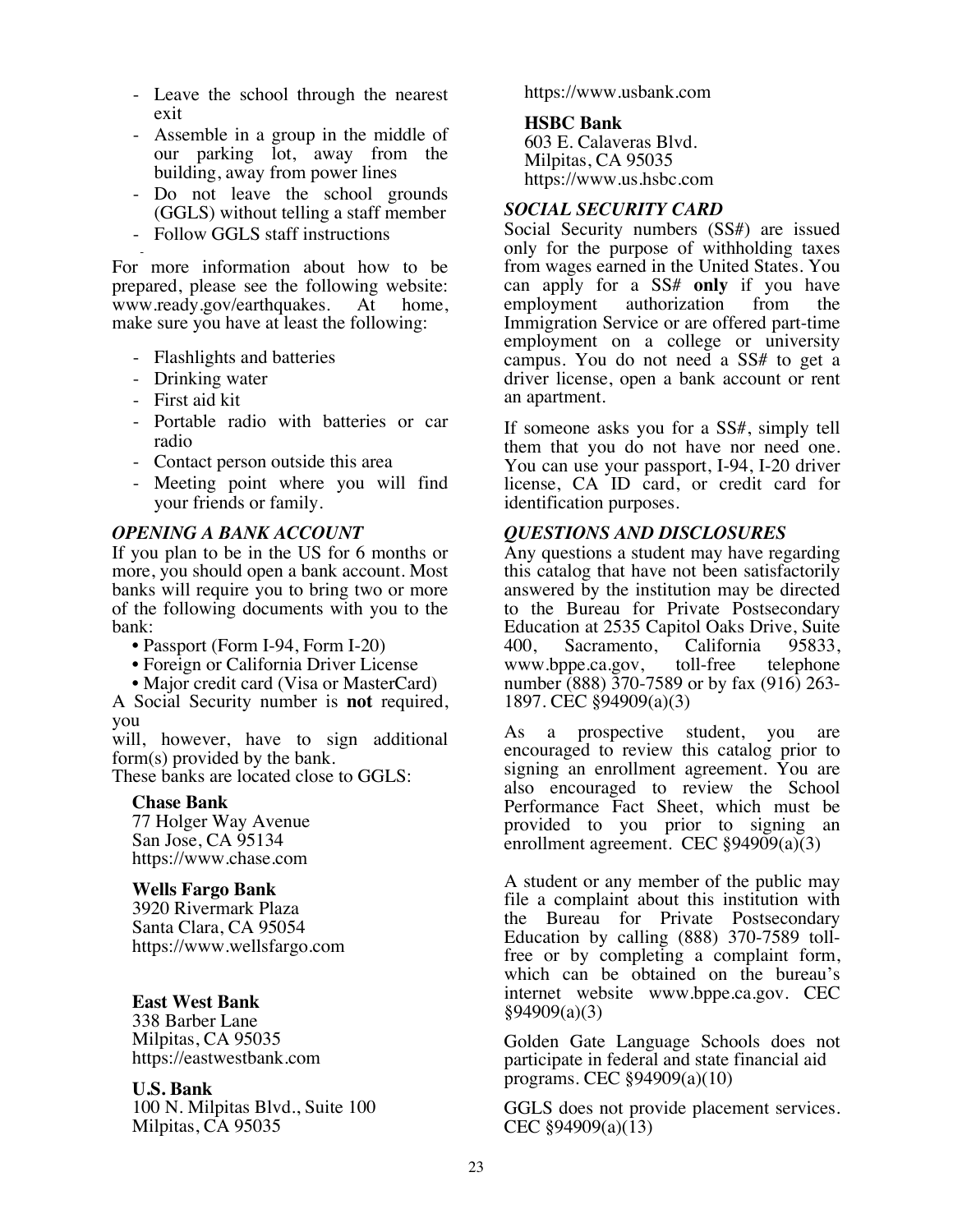The school does not have a pending petition in bankruptcy, is not operating as a debtor in possession, has not filed a petition within the preceding five years, nor has had a petition in bankruptcy filed against it within the preceding five years that resulted in reorganization under Chapter 11 of the United States Bankruptcy Code (11 U.S.C. Sec. 1101 et seq.) CEC §94909(a)(12)

GGLS does not accept credits earned at other institutions or through challenge examinations and achievement tests. GGLS does not have admissions requirements for ability-to-benefit students and has not entered into an articulation or transfer agreement with any other college or

university regarding admission to GGLS. CEC §94909(a)(8)

If a student obtains a loan to pay for an educational program, the student will have the responsibility to repay the full amount of the loan plus interest, less the amount of any refund, and that, if the student has received federal student financial aid funds, the student is entitled to a refund of the money not paid from federal student financial aid program funds. CEC §94909(a)(11)

The school provides, at no charge, visa services and will vouch for student status. CCR §71810(b)((3)

## **FACULTY**

#### **CARVALHO, ANDREA**

M.A. in TEFL, Columbia International University, Columbia, SC; B.A. in Religious Education with emphasis TESOL, Davis College, Johnson City, NY; Teaching Experience from 2004 to present.

**DOAN, NATHAN**<br>M.A. in English as a Second Language, Hamline University, St. Paul, MN; Teaching Experience from 2014 to present.

#### **O'BRIEN, JOSEPH**

B.A. in Business Administration, University of Massachusetts, Amherst, MA; Teaching Experience from 1996 to present.